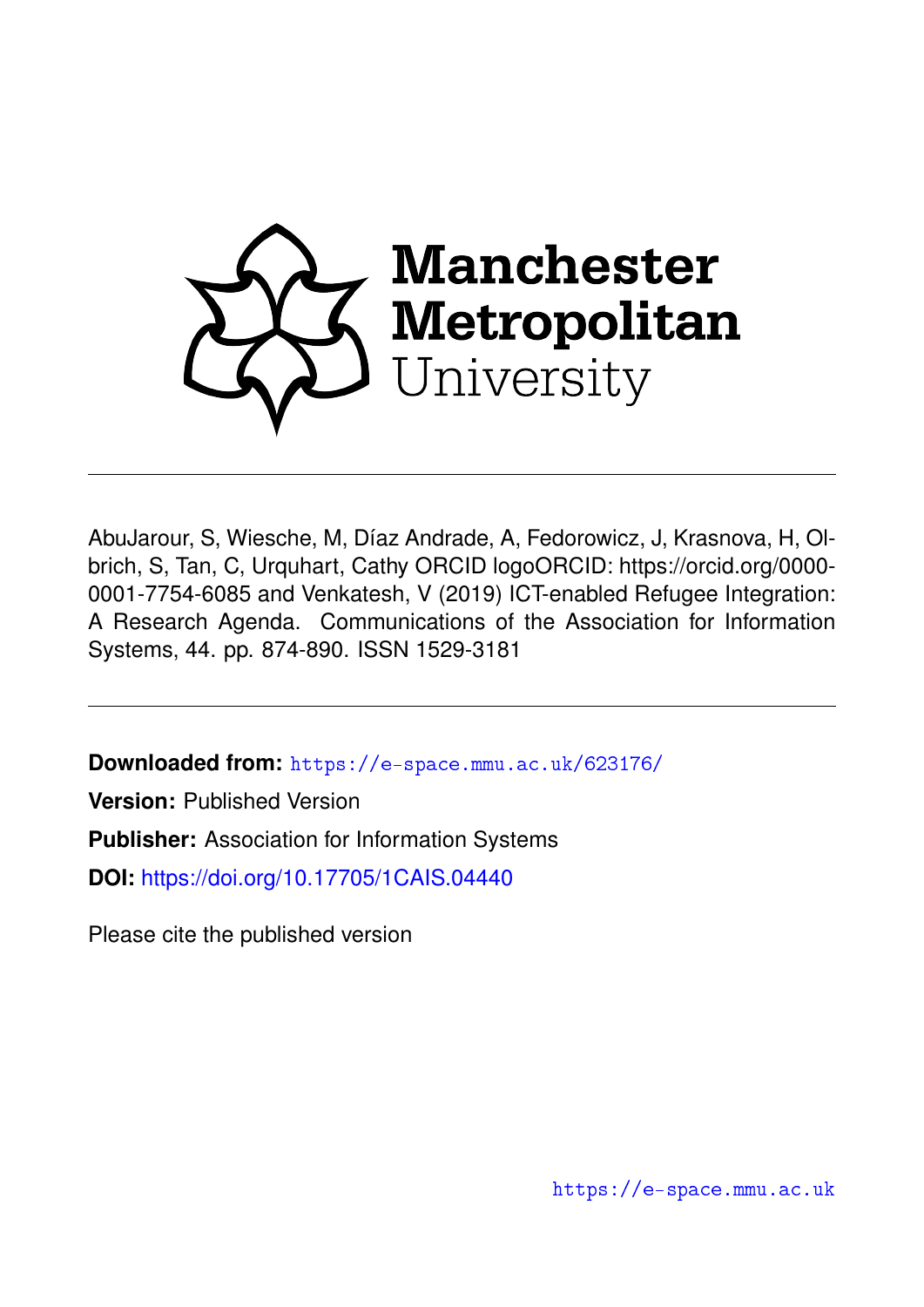# **[Communications of the Association for Information Systems](https://aisel.aisnet.org/cais?utm_source=aisel.aisnet.org%2Fcais%2Fvol44%2Fiss1%2F40&utm_medium=PDF&utm_campaign=PDFCoverPages)**

[Volume 44](https://aisel.aisnet.org/cais/vol44?utm_source=aisel.aisnet.org%2Fcais%2Fvol44%2Fiss1%2F40&utm_medium=PDF&utm_campaign=PDFCoverPages) [Article 40](https://aisel.aisnet.org/cais/vol44/iss1/40?utm_source=aisel.aisnet.org%2Fcais%2Fvol44%2Fiss1%2F40&utm_medium=PDF&utm_campaign=PDFCoverPages)

#### 6-2019

# ICT-enabled Refugee Integration: A Research Agenda

Safa'a AbuJarour *Universitat Potsdam*, safaa.abujarour@uni-potsdam.de

Manuel Wiesche *Technical University of Munich*

Antonio Díaz Andrade *Auckland University of Technology*

Jane Fedorowicz *Bentley University*

Hanna Krasnova *University of Potsdam*

*See next page for additional authors*

Follow this and additional works at: [https://aisel.aisnet.org/cais](https://aisel.aisnet.org/cais?utm_source=aisel.aisnet.org%2Fcais%2Fvol44%2Fiss1%2F40&utm_medium=PDF&utm_campaign=PDFCoverPages)

#### Recommended Citation

AbuJarour, S., Wiesche, M., Díaz Andrade, A., Fedorowicz, J., Krasnova, H., Olbrich, S., Tan, C., Urquhart, C., & Venkatesh, V. (2019). ICT-enabled Refugee Integration: A Research Agenda. Communications of the Association for Information Systems, 44, pp-pp. <https://doi.org/10.17705/1CAIS.04440>

This material is brought to you by the AIS Journals at AIS Electronic Library (AISeL). It has been accepted for inclusion in Communications of the Association for Information Systems by an authorized administrator of AIS Electronic Library (AISeL). For more information, please contact [elibrary@aisnet.org.](mailto:elibrary@aisnet.org%3E)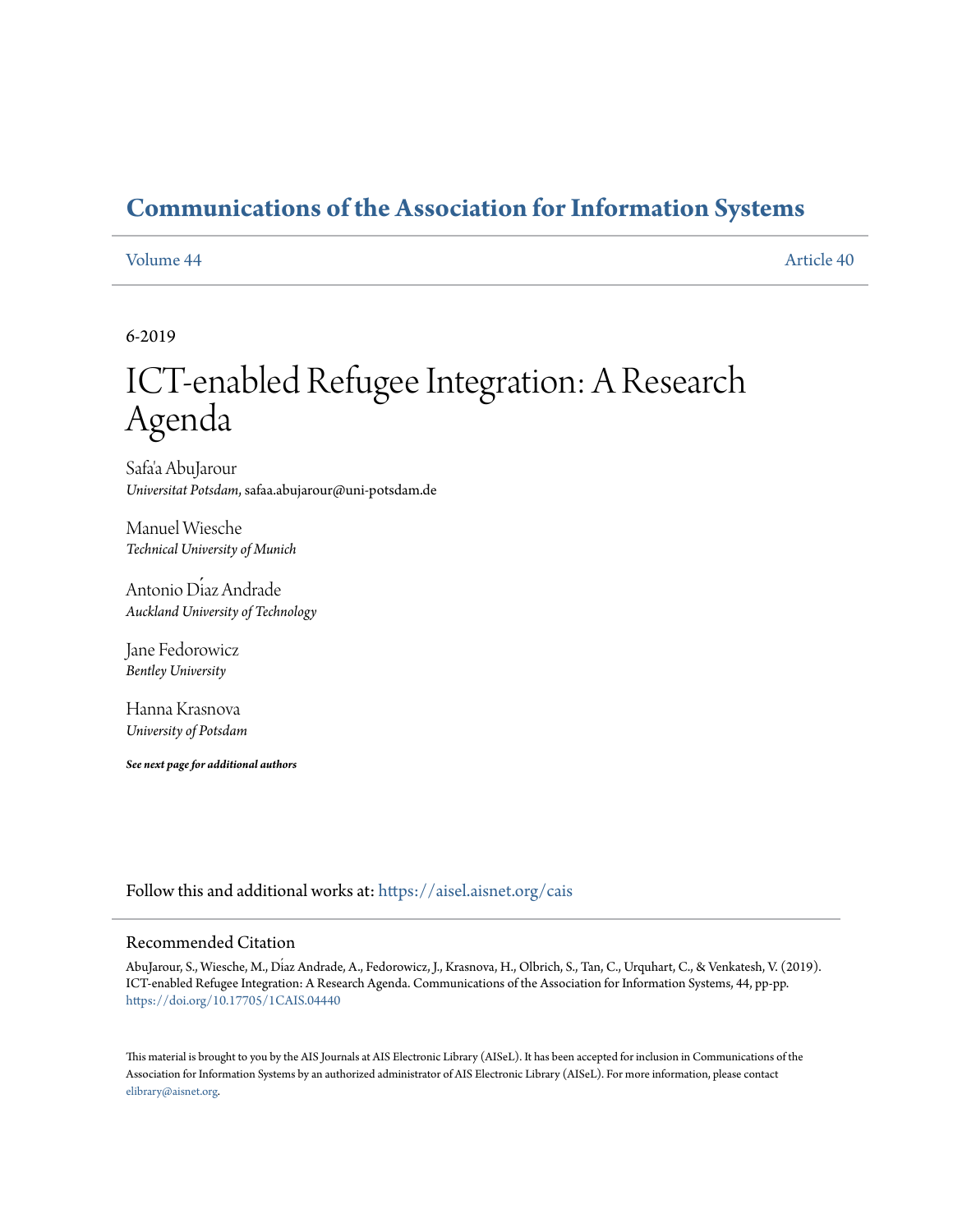# ICT-enabled Refugee Integration: A Research Agenda

#### **Authors**

Safa'a AbuJarour, Manuel Wiesche, Antonio Díaz Andrade, Jane Fedorowicz, Hanna Krasnova, Sebastian Olbrich, Chee-Wee Tan, Cathy Urquhart, and Viswanath Venkatesh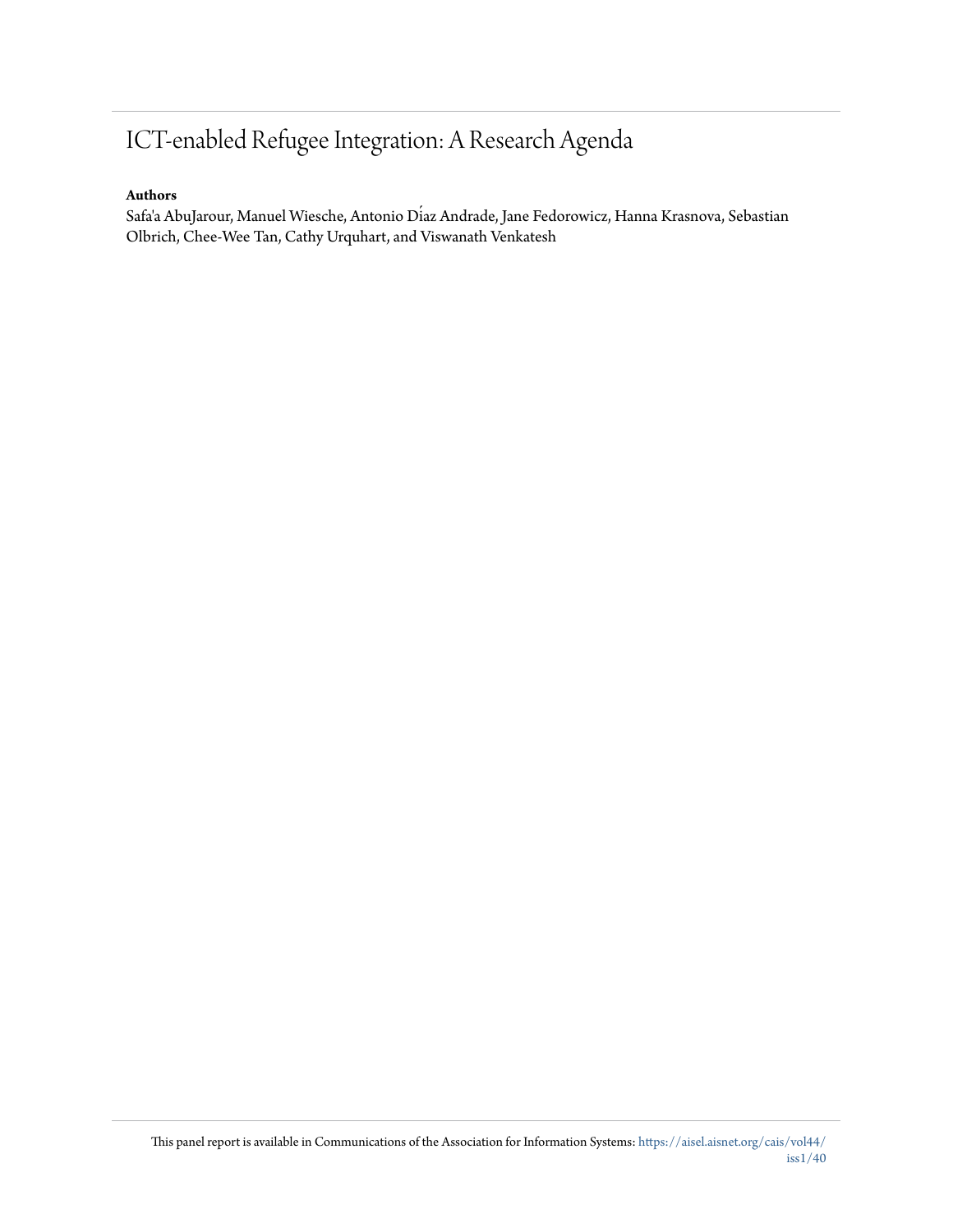

Panel Report **DOI: 10.17705/1CAIS.04440** ISSN: 1529-3181

# **ICT-enabled Refugee Integration: A Research Agenda**

#### **Safa'a AbuJarour**

Business Information Systems, University of Potsdam and Weizenbaum Institute for the Networked Society, **Germany** 

*safaa.abujarour@uni-potsdam.de*

#### **Manuel Wiesche**

Information Systems, Technical University of Munich, **Germany** 

#### **Jane Fedorowicz**

Information and Process Management, Bentley University, USA

#### **Sebastian Olbrich**

Information Systems and Digital Business, European Business School, **Germany** 

#### **Cathy Urquhart**

Operations, Technology, Events and Hospitality Management, Manchester Metropolitan University, UK

#### **Antonio Díaz Andrade**

Business Information Systems, Auckland University of Technology, New Zealand

#### **Hanna Krasnova**

Business Information Systems, University of Potsdam and Weizenbaum Institute for the Networked Society, Germany

#### **Chee-Wee Tan**

Digitalization, Copenhagen Business School, Denmark

#### **Viswanath Venkatesh**

Information Systems, University of Arkansas, USA

#### **Abstract:**

The recent phenomenon that has become known as the European refugee crisis is, in reality, a global problem. Accordingly, issues regarding refugee integration have become a central debate topic worldwide. In this paper, we examine how refugees use information and communication technology (ICT) in different regions across the world to understand how ICT supports their desperate journey to safety, their stay in temporary settlement camps, and their post-settlement inclusion in host countries. We conducted a series of interviews with Syrian refugees in Berlin, Germany, to collect preliminary insights. Then, we organized panel discussions at two key information systems conferences (ICIS 2016 and ECIS 2017) that involved participants from various countries. The panel discussions revealed seven key research themes: accessibility to information, availability of education and linguistic resources, admissibility to labor markets and entrepreneurship opportunities, communicability with home country, connectedness with local population, interactivity with host government, and volunteer coordination. We discuss how ICT might help to address issues related to each theme, present research questions relevant to each theme, and supply an illustration of how ICT has been employed to address an aspect of each theme. Insights gathered lead to theoretical implications and future opportunities for research in the information systems field, practical implications for different stakeholders interested in refugee integration to consider, and social implications related to refugee crisis that we cannot ignore.

**Keywords:** ICT, Refugees, Social Inclusion, Integration.

This manuscript underwent editorial review. It was received 09/21/2018 and was with the authors for 1 month for 1 revision. Christoph Peters served as Associate Editor.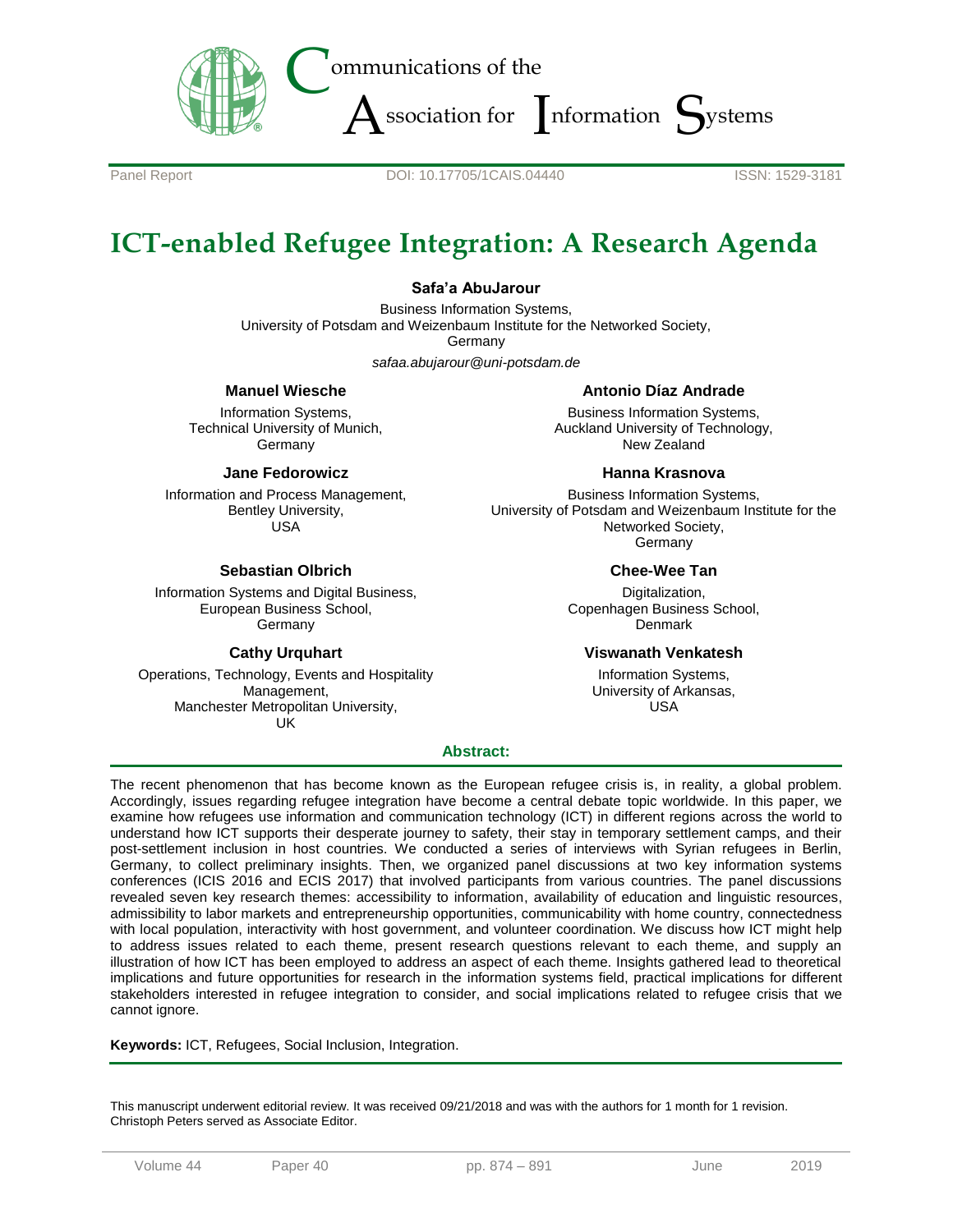# **1 Introduction**

The global refugee crisis that has erupted in the last few years presents a formidable challenge to the international community. According to the United Nations High Commissioner for Refugees (UNHCR), the number of people who left their countries or become internally displaced due to conflicts, human right violations, persecution, or violence amounted to approximately 67 million in 2016 (UNCHR, 2017a). This massive number of forcibly displaced individuals not only poses significant economic consequences but also comes with moral and ethical implications that we cannot ignore. Although the international media has labeled this issue as the European refugee crisis, it is a global problem. According to the UNHCR (2017b), by mid-2016, the host countries with the largest number of refugees were Turkey (2.8 million), Pakistan (1.6 million), Lebanon (one million), Iran (978,000), and Ethiopia (742,700), Jordan (691,800), Kenya (523,500), Uganda (512,600), Germany (478,600), and Chad (386,100). From the above figures, we can see that non-European countries carry the heaviest burden, especially with respect to the disproportionate number of refugees they shelter relative to their own population and the potential disruptive impact on their economy and society. However, the number of refugees that different countries host only partly tells the story of the struggles that confront these forcibly displaced individuals. Though the media has widely shown images that depict overloaded boats crossing the Mediterranean Sea, for refugees who managed to complete the odyssey, landing on southern European shores marks only the beginning of a much longer and treacherous journey en route to their final destination. Approximately 2.3 million Venezuelans have experienced a similar predicament: they have had to relocate to other South American countries (primarily Colombia, Peru, Chile, and Argentina) where they live under a form of "alternative legal stay" that allows them, at least temporarily, to live and engage in economic activities in their host countries (Freier & Parent, 2018). When in transit, refugees are in a state of legal limbo, which the terms to which the media refers to them reflect, such as "asylum seekers", "persons in need of international protection", "transit migrants", and "vulnerable migrants" (Kilibarda, 2017). As such, refugees, who live in settlement camps and await relocation to a host country, do not enjoy "the legal protections enshrined in international, regional, and domestic laws" (Holzer, 2013, p. 865).

Against this backdrop, we delve into how refugees leverage information and communication technology (ICT) in various regions across the world. Particularly, we focus on gleaning insights into the role that ICT plays in supporting refugees' desperate journey to safety, temporary refuge settlement camps, and postsettlement inclusion in host countries. To sensitize the information systems (IS) community to the relevance of this topic, we organized panel discussions at two leading conferences: the 37th International Conference on Information Systems (ICIS 2016) (AbuJarour et al., 2016) and the 25th European Conference on Information Systems (ECIS 2017) (AbuJarour et al., 2017). We were pleased with the enthusiastic response from our colleagues who engaged in a candid and fruitful academic conversation that focused on addressing this pressing societal challenge.

This paper proceeds as follows: in Section 2, provide background information about how marginal groups in general and refugees in particular use ICT. In Section 3, we describe the panel discussions. In Section 4, we explain the seven derived research themes. In Section 5, we highlight implications for theory and practice and avenues for future research. In Section 6, we conclude the paper.

## **2 Background**

**Experience in the property of the construction of the construction of the construction of the construction of the construction of the construction of the construction of the construction of the construction of the constru** 

In preparation for our panel discussions, we reviewed extant literature on marginalized groups' ICT use, especially the few works that touch on the role that ICT plays in refugee integration (AbuJarour & Krasnova, 2017; Díaz Andrade & Doolin, 2016; Caidi, Allard, & Quirke, 2010). Through our literature review, we could more deeply understand how asylum seekers and resettled refugees exploit ICT. We used this understanding to assess the current state of knowledge on ICT-enabled refugee integration and, thus, formulate a future research agenda.

#### **2.1 ICT for Marginalized Groups**

With the increased ubiquity of ICT, research into how ICT can aid marginalized groups has gained momentum (Qureshi, 2015, 2017). Even though researchers have conducted most IS research on this topic in Western settings (De Vreede, Mgaya, & Qureshi, 2003), which limits the transferability of lessons learnt to marginalized groups in developing countries or to refugees settling into non-Western host countries, some notable and recent work has focused on shedding light on the role that ICT plays in helping marginalized groups in developing countries. Specifically, we identify three primary research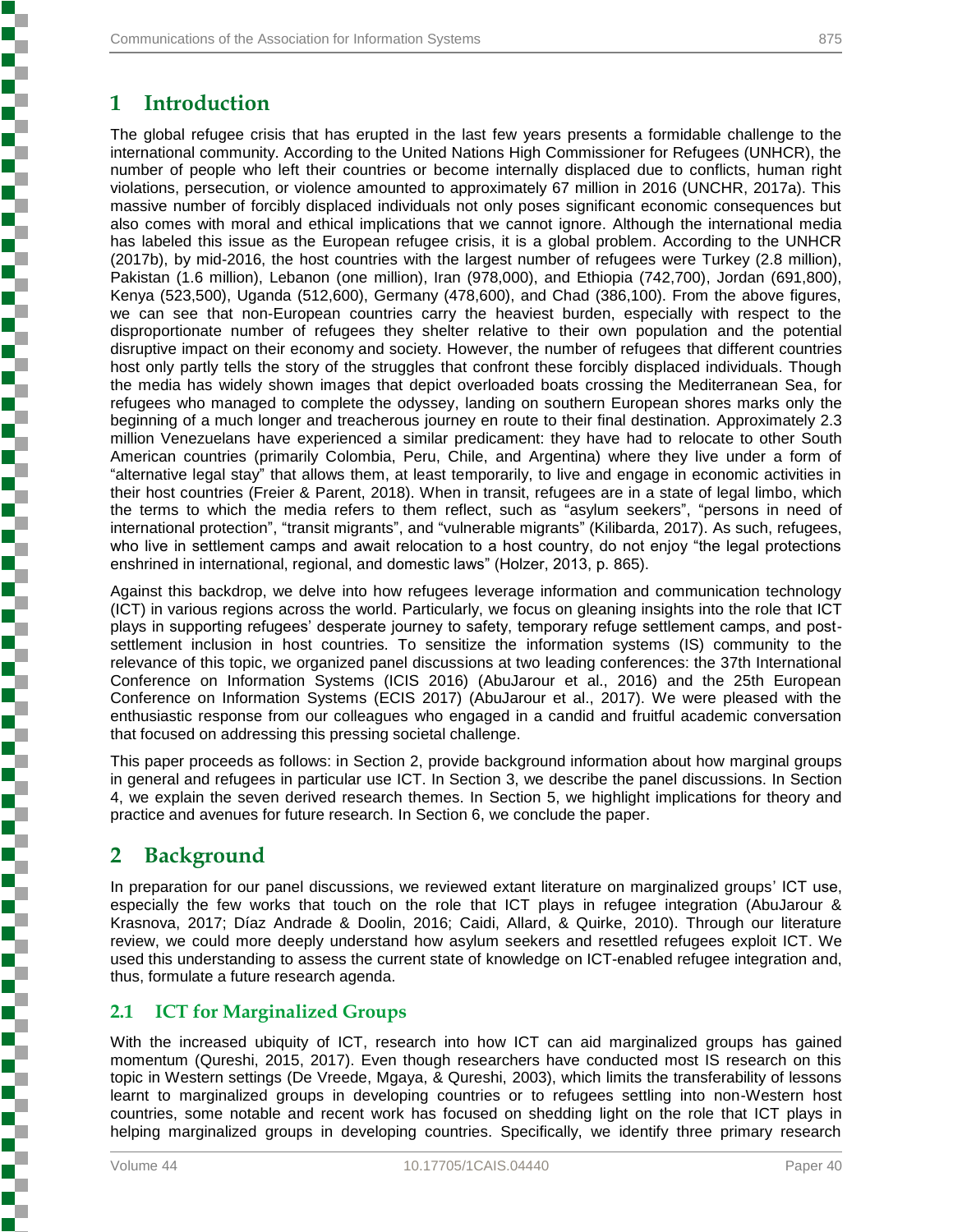streams on the effects that ICT has for marginalized groups according to whether they emphasize how ICT can: 1) bolster the accessibility of services for marginalized groups or people from remote communities 2) enable marginalized groups to exchange information and collaborate, and 3) bridge social divide and promote social inclusion.

Past studies have attested to the importance of ICT in enhancing the **accessibility** of services for marginalized groups or people from remote communities. Coupled with advances in mobile technology, ICT can empower individuals—especially people from rural communities in developing countries (McGrath, 2016)—through enhanced access to education, healthcare, and/or other governmental services (Oreglia & Srinivasan, 2016; Venkatesh, Shaw, Sykes, Wamba, & Macharia, 2017). Through affording better accessibility to services, ICT has the potential to not only boost a country's productivity but also contribute to individuals' wellbeing (Ganju, Pavlou, & Banker, 2016). For example, eHealth kiosks (Venkatesh, Rai, & Sykes, & Aljafari, 2016) and information sharing among midwives (Niemöller et al., 2016) can reduce infant mortality, a major challenge in rural communities in developing countries

Additionally, ICT facilitates communication and **collaboration** in marginalized groups and between marginalized groups and the broader society (De Vreede, Mgaya, & Qureshi, 2003). By granting access to accurate and timely information and facilitating communication among individuals, ICT holds substantial promise for marginalized groups, especially in developing countries (Ahmed, 2007). For example, with ICT, farmers can not only access information on farming practices (Venkatesh & Sykes, 2013) but also share experiences with their peers (Jha, Pinsonneault, & Dube, 2016). Likewise, ICT can facilitate interaction and cooperation not only between marginalized groups and governmental agencies but also among governmental agencies and other focal stakeholders (Lim, Tan, & Pan, 2007). E-government projects entail significant collaboration challenges where ICT can serve as part of the solution (Fedorowicz, Gogan, & Culnan, 2010; Fedorowicz, Gogan, & Williams, 2006).

Finally, ICT can **bridge the social divide** and promote social inclusion by allowing individuals to develop to their fullest potential and become active members of society. The social divide has multiple facets that differ between developed and developing countries. For instance, ICT can encourage entrepreneurship in rural communities and developing countries, which one can see in the Taobao Villages in China (Leong, Pan, Newell, & Cui, 2016) and in Uganda (Betts, Bloom, and Weaver, 2015). However, women and African Americans continue to experience career difficulties in the ICT industry and the IS community (Cain & Trauth, 2015; Trauth, Cain, Joshi, Kvasny, & Booth, 2016). Consequently, concerted efforts have to be undertaken to improve the inclusivity of the community of IS professionals and researchers and the design of ICT itself (Olbrich, Trauth, Niederman, & Gregor, 2015).

#### **2.2 ICT in the Context of Refugee Integration**

We recognize that the term refugee does not always refer to a homogeneous group of individuals. The forcibly displaced individuals in refugee camps and resettled refugees in host countries often come from diverse countries, belong to diverse ethnic groups, have diverse religious beliefs and educational backgrounds, and so on. Nevertheless, all refugees share the burden of stigmatization because the media generally portrays them as vulnerable individuals or welfare recipients (Ludwig, 2016).

Regardless of the legal status that refugees have in the country that temporarily shelter or permanently resettle them, countries have the paramount moral imperative to respect their human dignity. Far from devising interventions or policies to acclimatize refugees to local traditions, countries should uphold their right to belong in a new society and, at the same time, to maintain their cultural identity (Gifford & Wilding, 2013).

We posit that ICT can play an instrumental role in easing refugees' integration into their host countries and in helping them to build a new life for themselves. Diaz Andrade and Doolin (2016) demonstrated that using ICT culminates in greater opportunities for refugees "to exercise their agency and achieve improvements in their well-being that enhance their participation in society and control over their circumstances" (p. 412). Thus, ICT delivers conditions conducive to social inclusion by empowering individuals "to fully participate in society and control their own destinies" (Warschauer, 2003, p. 8). Through information accessibility, refugees have more opportunities to engage in the social, economic, and political activities of their host countries while maintaining a connection to their past that reinforces their cultural identity (Díaz Andrade & Doolin, 2019).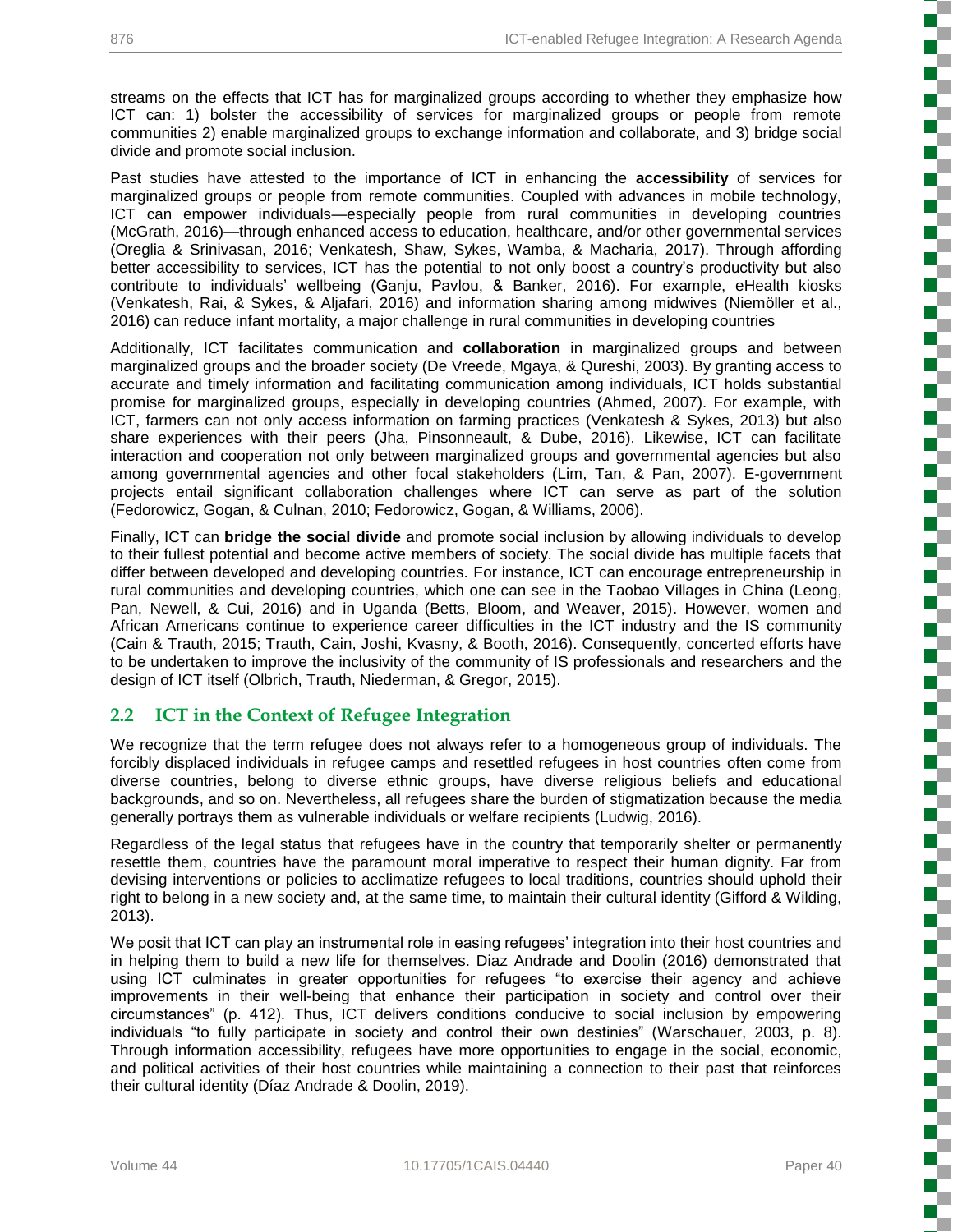# **3 The Panels**

In this section, we explain: 1) why we organized the discussion panels, 2) the panelists we invited, (3) the format that the panel discussions adopted, and 4) how we analyzed the panel discussions to derive research themes to guide future studies on ICT-enabled refugee integration. The two panels built on each other. The first panel raised awareness about how technology can bring about refugee integration. After the first panel and in preparation for the second panel, we empirically validated the developed ideas and questions and augmented them with best practices to structure the topic area and develop an agenda to discuss in the second panel.

#### **3.1 Organizing the Panels**

We organized the first panel, titled "Leveraging Technology for Refugee Integration: How Can We Help?" (AbuJarour et al., 2016), at ICIS 2016 in Dublin, Ireland. In the panel, we focused on generating discussion among experts about how one could harness knowledge accumulated in the IS community to design targeted technological solutions to tackle the refugee crisis and avert potential risks that accompany it. In preparation for this panel, the first author conducted 15 face-to-face interviews with Syrian refugees in Berlin, Germany, in March, 2016, to elicit insights from refugees on how they have used various types of ICT and their needs for technological solutions. We used the preliminary findings we gained from thematically analyzing the interview transcripts as obtain key directions for structuring the panel discussion. We carefully selected panelists with expertise in the areas of e-government, ICT adoption, refugee integration, and social inclusion to fit the panel's scope.

We organized the second panel titled "Empowering Refugees with Technology: Best Practices and Research Agenda" (AbuJarour et al., 2017), at ECIS 2017 in Guimarães, Portugal. In the panel, we focused on formulating a research agenda to guide future studies on refugees' ICT use on a deeper level and to solicit best practices on how one can leverage ICT to effect integration and social inclusion. To do so, we carefully selected panelists with expertise in e-government, ICT adoption, refugee integration, and social inclusion to fit the panel's scope. Moreover, despite logistical constraints, members in both panels not only represented diverse backgrounds and geographical regions but also held broad opinions about ICT's societal impact.

#### **3.2 Panelists**

**Production of the production of the production of the production of the company's company's company's company's company's company's company's company's company's company's company's company's company's company's company's** 

[Table 1](#page-6-0) lists the people, in alphabetical order, who participated in one or both panels.

<span id="page-6-0"></span>

| <b>Panelist</b>                                                                                                                        | Role      | Panel                          |
|----------------------------------------------------------------------------------------------------------------------------------------|-----------|--------------------------------|
| Safa'a AbuJarour<br>Business Information Systems, University of Potsdam and Weizenbaum Institute<br>for the Networked Society, Germany | Panelist  | ICIS 2016,<br><b>ECIS 2017</b> |
| Antonio Díaz Andrade<br>Business Information Systems, Auckland University of Technology, New Zealand                                   | Panelist  | <b>ECIS 2017</b>               |
| <b>Jane Fedorowicz</b><br>Information and Process Management, Bentley University, USA                                                  | Panelist  | <b>ICIS 2016</b>               |
| Hanna Krasnova<br>Business Information Systems, University of Potsdam and Weizenbaum Institute<br>for the Networked Society, Germany   | Moderator | ICIS 2016,<br><b>ECIS 2017</b> |
| <b>Sebastian Olbrich</b><br>Information Systems and Digital Business, European Business School, Germany                                | Panelist  | ICIS 2016,<br><b>ECIS 2017</b> |
| Chee-Wee Tan<br>IT Management, Copenhagen Business School, Denmark                                                                     | Panelist  | ICIS 2016,<br><b>ECIS 2017</b> |
| <b>Cathy Urquhart</b><br>Operations, Technology, Events and Hospitality Management, Manchester<br>Metropolitan University, UK          | Panelist  | ICIS 2016,<br><b>ECIS 2017</b> |
| Viswanath Venkatesh<br>Information Systems, University of Arkansas, USA                                                                | Panelist  | <b>ICIS 2016</b>               |
| <b>Manuel Wiesche</b><br>Information Systems, Technical University Munich, Germany                                                     | Panelist  | <b>ECIS 2017</b>               |

#### **Table 1. List of Panelists**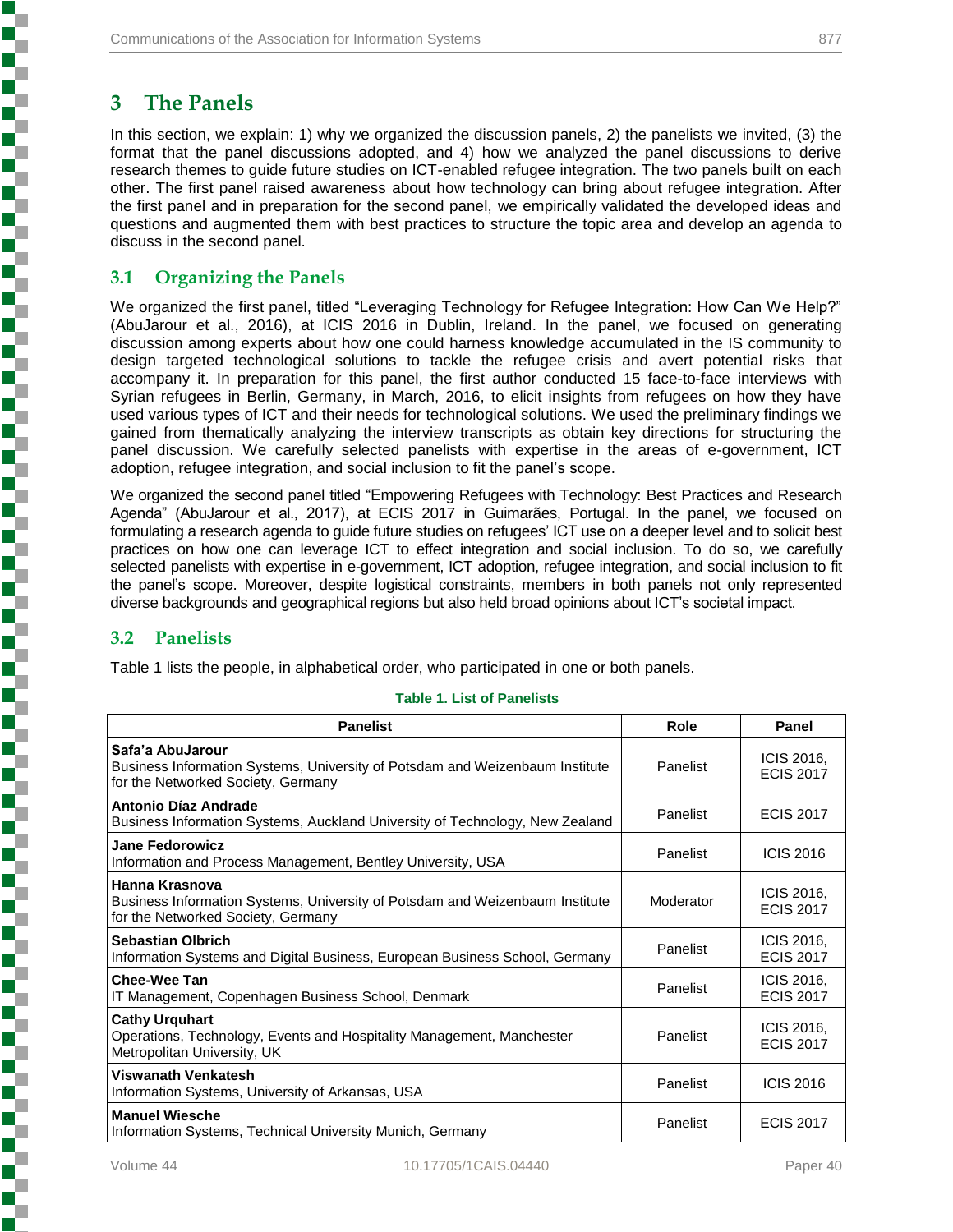#### **3.3 Format and Structure**

We held the panels in an **interactive format** in which both panelists and the audience engaged in an open dialogue.

In each panel, one moderator and six panelists participated in the discussion (see [Table 1\)](#page-6-0). The ICIS panel lasted one-and-a-half hours and the ECIS panel lasted two hours. The panels had the same structure. The moderator began by introducing the panelists before outlining the topic for discussion and the panel's goals. Each panelist then presented their opinion on the topic. Subsequently, the moderator invited the audience to interact with the panelists by asking questions and/or sharing their views on the points that the panelists raised. Finally, the moderator summarized the core findings that emerged from the panel discussion.

#### **3.4 Analysis of Panel Discussions**

We audio- and video-recorded the panels in their entirety. We transcribed and edited the recordings for precision. We then coded these transcripts into research themes to structure this report.

For the thematic analysis, we adhered to an iterative comparison method (Strauss & Corbin, 1990) whereby we read through a sample of the transcripts before developing a preliminary codebook. After coding a sample of transcripts, we refined the codebook and clarified ambiguities in interpretation among ourselves. Next, at least two authors independently coded each transcript, which culminated in a list of 88 codes throughout both panels. As we extracted and merged thematic codes into abstract theoretical categories, we paid particular attention to research themes that reflected asylum seekers' and refugees' ICT use, such as how it contributed to their perceptions about integration and social inclusion. Through the thematic coding exercise, we derived seven research themes: 1) accessibility to information, 2) availability of education and linguistic resources, 3) admissibility to labor markets and entrepreneurship opportunities, 4) communicability with home country, 5) connectedness with local population, 6) interactivity with the host government, and 7) volunteer coordination. We elaborate on each of these themes in Section 4.

### **4 Research Themes**

In this section, we elaborate on the research themes that emerged from the panel discussions. For each research theme, we first articulate related issues and how ICT can help to address them. Then, we present relevant research questions. Finally, we illustrate how ICT has been employed in a real-life case to foster theoretical development. Although most examples illustrate German initiatives, other host countries contain many other instances of comparable services.

#### **4.1 Accessibility to Information**

The first research theme focuses on how ICT can help refugees access information. Once refugees arrive in a host country, they require timely information on various topics: basic aspects of the daily life such as Internet access or money transfer, the first steps of the asylum process and the relevant points of contact, access to healthcare, their options to learn the local language, and how to access education for adults and children. Unfortunately, this information is distributed among a large number of heterogeneous actors, such as asylum counselors, social assistance offices, youth welfare offices, local non-government organizations, and volunteers. In Germany, due to the federal administration structure, agencies' regulations and responsibilities differ from state to state or even from county to county. In addition to the high heterogeneity of the information sources, the information is dynamic and, in some cases, quickly outdated. Local points of contact change, new offers emerge, and the asylum process changes. Furthermore, once refugees have been relocated from the initial reception facility, they may have partially outdated information. In addition, the fact that refugees cannot access all information in their native language poses a further challenge to their accessing the right information.

ICT can contribute to solving the information chaos that refugees face. Following the informationmanagement paradigm of providing the right information at the right place at the right time (Krcmar, 2015), ICT can bring together information providers to make information available to refugees through digital channels. Here, the refugees' mobile devices represent a promising channel to distribute information. Furthermore, ICT offers various tools to make information accessible to a larger group of users. For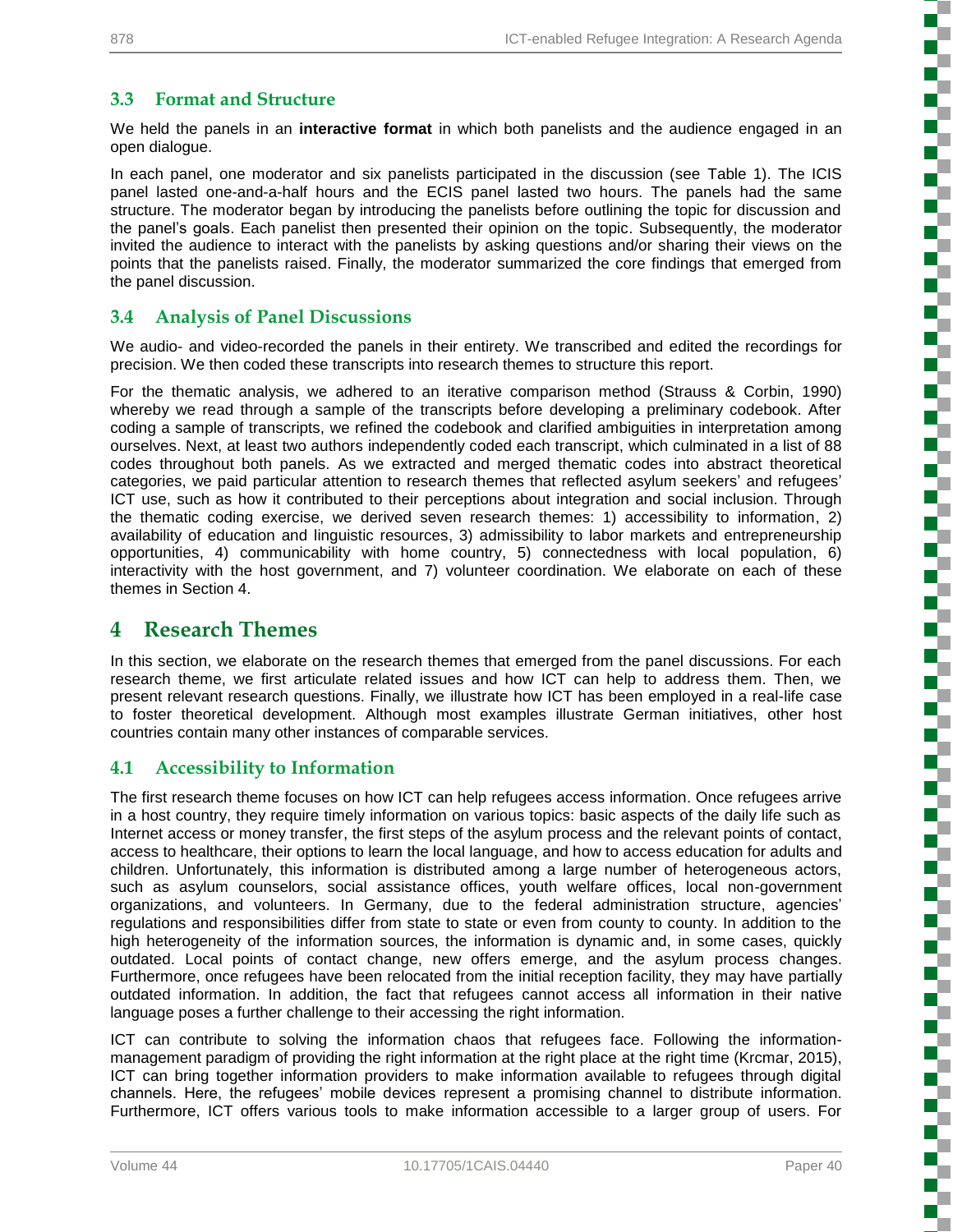example, frameworks make it relatively easy to implement Web or mobile solutions in multiple languages, and translation engines can support the translation itself.

Given this background, we propose the following research questions related to this theme for researchers to explore in the future:

- What information arrangements can best support unstructured information that a heterogeneous user group uses on an irregular basis?
- How can information be displayed in ways that users with different languages, cultural backgrounds, and information literacies can access?
- What role can government agencies and non-government organizations play in creating information that refugees find relevant?
- What technical architecture best allows one to store and distribute information that refugees find relevant?

#### **4.1.1 Illustration**

The mobile app Integreat<sup>1</sup> provides relevant information to refugees via a smartphone application. The app comprises both general and specific information that pertains to the respective municipality. Users choose the municipality according to their location when they open the app. Users can also access the information that the app provides offline. Refugees usually have only sporadic access to the Internet since they use local Wi-Fi hotspots and generally do not have mobile service. The app also comes in several different languages (e.g., English, French, German, and other languages from regions that refugees often originate such as Arabic and Farsi) (Schreieck, Wiesche, & Krcmar, 2017a; Schreieck, Zitzelsberger, Siepe, Wiesche, & Krcmar, 2017b).

#### **4.2 Availability of Education and Linguistic Resources**

The second research theme focuses on how ICT can help refugees educate themselves and access linguistic resources. Education and the ability to communicate in the local language represent key requirements for social inclusion. Refugees in particular need to adequately communicate in the local language because the asylum process itself requires them to communicate with different groups such as local authorities, government offices, local citizens, and volunteers. However, asylum seekers typically lack the qualifications to participate in educational programs or language-learning programs until they have completed the asylum-application process and received asylum. Further, refugees who do have educational qualifications and certificates from their home country often face difficulties in obtaining recognition for them in their host country. Therefore, refugees turn to e-learning opportunities to acquire some level of language learning and to participate in open education programs (AbuJarour & Krasnova, 2018).

Here, ICT emerges as a means to alleviate this accessibility challenge since it can provide mobile applications and massive open online courses (MOOCs). MOOCs attract the attention of millions of online learners worldwide by providing easy and ready access to education. These learners include refugees, who use these applications to start learning a local language (e.g., YouTube videos) or to participate in online courses to acquire credits that they may use later at university.

Based on this background, we propose the following research questions:

- What ICT infrastructure(s) can best support refugees in learning a host country's local language?
- How can ICT help to broaden refugees' learning opportunities?
- What role can technology play in motivating refugees to participate in the educational system in their host country?

l

**Experience in the property of the contract of the contract of the contract of the contract of the contract of**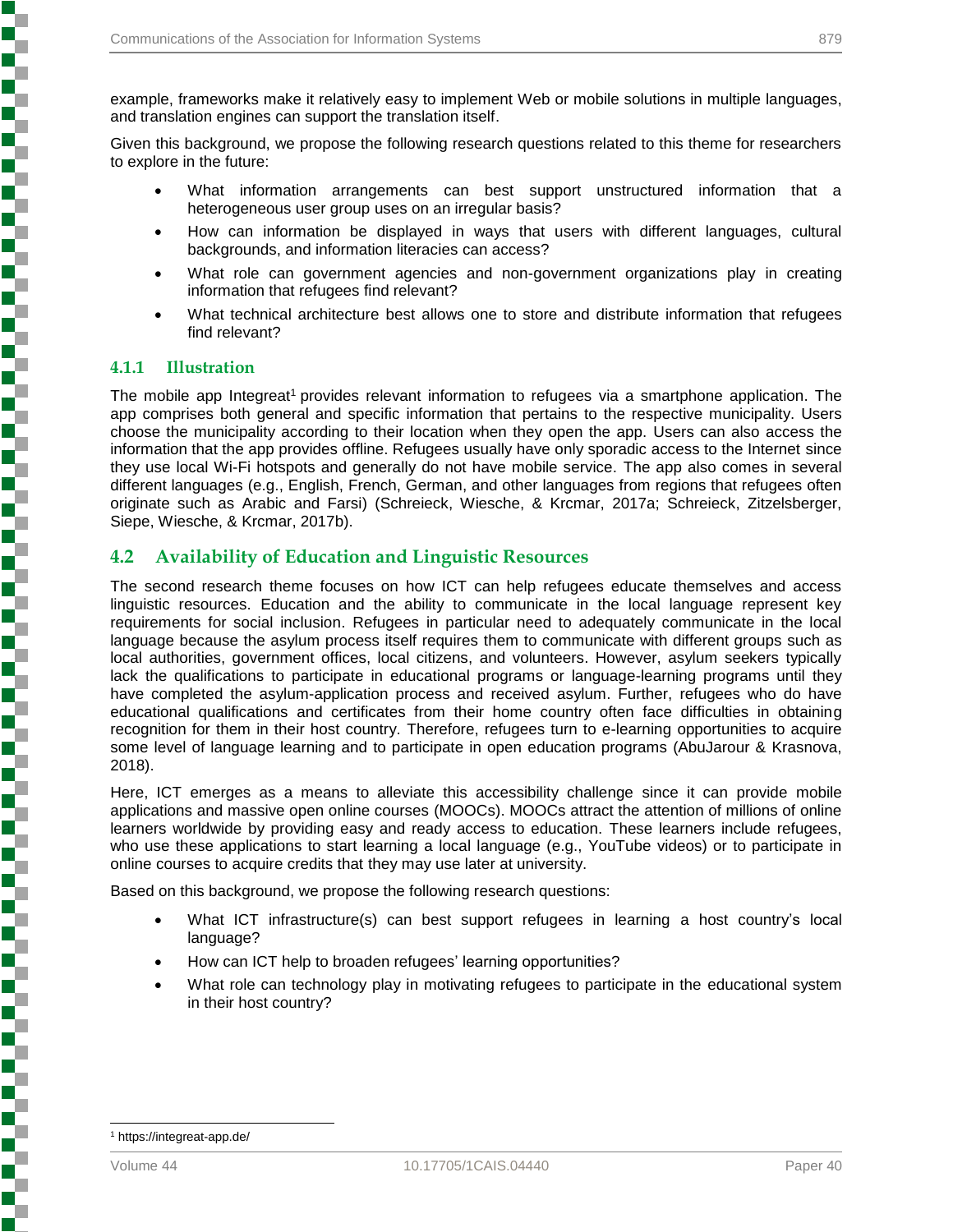#### **4.2.1 Illustration**

Kiron<sup>2</sup> University for Open Higher Education for Refugees allows refugees to access higher education through digital solutions. The project started with an idea from two initiators during a refugee conference in 2014 where they discussed their vision for a "university 2.0". This idea focuses on using technology to provide custom-made educational opportunities for individual refugee students.

#### **4.3 Admissibility to Labor Markets and Entrepreneurship Opportunities**

The third research theme focuses on how ICT can help refugees access labor markets and entrepreneurship opportunities. Participating in the job market represents a key determinant and indicator of integration success. Having access to paid employment, equal opportunities in the labor market, and high-quality employment improves an individual's inclusion in society. In the refugee context, being able to work enables refugees to become economically independent and allows them to further develop their language skills, enhances their self-esteem and wellbeing, and encourages self-reliance (AbuJarour, Krasnova, & Hoffmeier, 2018; Ager & Strang, 2008). However, multiple obstacles prevent refugees from entering the local job market, such as formal restrictions (e.g., possibility to enter job market only after attaining asylum status), obstacles for social integration (e.g., language), and local community's resistance to foreigners (e.g., only 10% foreign labor allowed).

The entrepreneurial spirit among refugees represents a notable phenomenon in the current refugee situation (Copley, 2016; Parater, 2016). Therefore, businesses should develop specialized programs for refugees that not only shape their skills and qualifications to fit the local job market but also offer skills and information to start their own business. Despite a rising number of initiatives that serve this purpose, many challenges remain. For instance, many refugees struggle with receiving recognition for their qualifications. Furthermore, regulations for issuing work permits remain ambiguous, and many refugees have to wait for their host country to complete their asylum application to obtain a work permit, which can take a long time (AbuJarour & Krasnova, 2017).

ICT can play a crucial role in overcoming the employment obstacles that refugees experience. One solution involves creating platforms to match employers and refugees across country boundaries. Using ICT's matchmaking abilities, we could build platforms that match refugees' CVs with employers via appropriate ICT solutions. However, it remains unclear whether these applications should anonymize individuals to avoid any stereotyping in the matching process. Another challenge concerns compliance with Europe's General Data Protection Regulation (GDPR), which deals with the issue of privacy.

Against this background, we propose the following research questions:

- What opportunities and challenges exist to leverage technology to support refugees in exploring employment opportunities and motivating them to participate in the job market of their host country?
- How can refugees draw on ICTs to participate in economic activities in their host country?
- How can businesses harness ICTs, including mobile applications and social media, to match refugees' skills with available job vacancies?
- What role can technology play in facilitating and fostering entrepreneurship opportunities for refugees in their host country?

#### **4.3.1 Illustration**

Backed by the German and Turkish governments, a consortium of ICT companies established a project called the Education Programme for Syrian Refugees and Host Communities<sup>3</sup> in Gaziantep, Turkey. The project focused on promoting employment and entrepreneurship for mainly Syrian refugees in Turkey's digital industry. More tangibly, the project focused on: 1) determining refugees' education levels and, in particular, their IT-related skills; and 2) aligning educational programs with refugees' interests and Turkey's and Germany's market needs. Syrian refugees' language skills (i.e., Arabic) proved to be particularly useful as Turkish IT companies provide many services to the Middle East. Combined with

<sup>2</sup> https://kiron.ngo/

l

<sup>3</sup> https://www.giz.de/en/worldwide/40562.html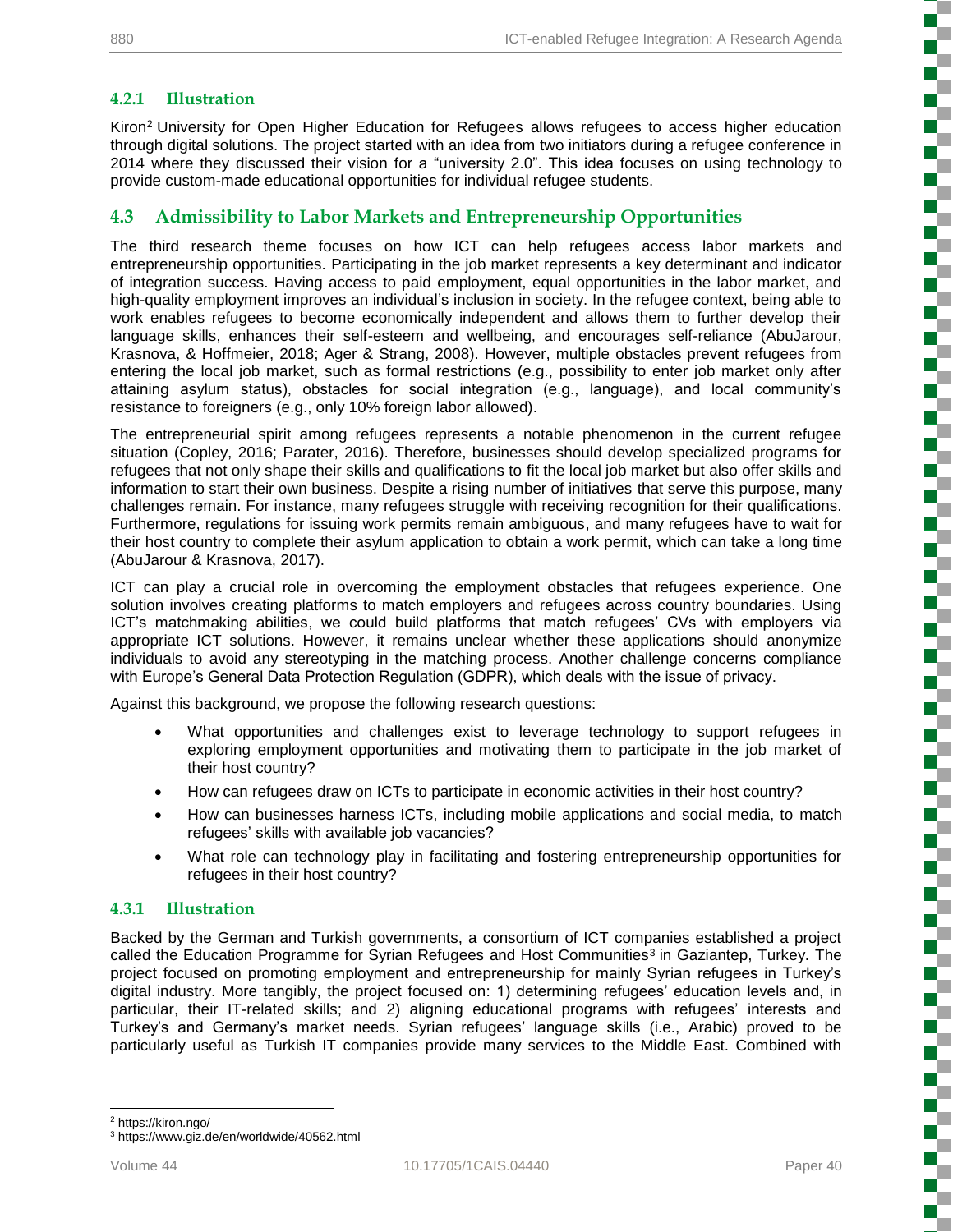training on how to design IT products, the program (in the refugee camp and via online courses) proved to boost the local IT-sourcing industry.

#### **4.4 Communicability with Home Country**

The fourth research theme focuses on how ICT can help refugees communicate with their home country. ICT creates new capabilities for communication because it enables refugees to better connect to their friends and family back home. This connection gives refugees much-need emotional support, a feeling of security, and better social and physical health. In turn, these things help them to better engage with the local community, have a smoother social inclusion process, and have a more successful integration. AbuJarour et al. (2018) found that refugees mainly achieve interpersonal communication through ICT. In particular, refugees widely use mobile applications such as online instant messages and social media to communicate with their families back home because ICT provides cost-efficient synchronous and asynchronous communication capabilities that fulfill their various needs.

Against this background, we propose the following research questions:

- How do refugees use social media applications to connect with their families and friends back home? What distinguishing features do these social media applications have?
- To what extent can one deploy ICTs to help refugees feel socially connected with their home country and, at the same time, maintain cultural knowledge of the host country?
- To what extent do ICTs compensate for lack of face-to-face contact? Can emotional proximity overcome physical distance and other barriers?
- How can one employ ICTs to sustain the cultural identity of refugee communities and, at the same time, assist in their integration in their host country?

#### **4.4.1 Illustration**

**Production of the production of the production of the production of the company's company's company's company's company's company's company's company's company's company's company's company's company's company's company's** 

According to Vernon, Deriche, and Eisenhauer (2016), refugees most often use the apps Facebook Messenger<sup>4</sup> and WhatsApp<sup>5</sup> to communicate with their family members and friends back in their home countries. These two apps facilitate synchronous and mass communication in a cost-efficient manner—a crucial consideration for refugees to fulfill their needs in the new society (AbuJarour & Krasnova, 2017).

#### **4.5 Connectedness with Local Population**

The fifth research theme focuses on how ICT can help refugees connect the local population. Humans have a basic need to connect to others, such as their family, friends, colleagues, and other social groups. In the case of refugees, social connectedness strongly relates to practical and emotional support and is, therefore, essential for their social inclusion. Being connected to and making friends with locals and participating in the local community leads to a sense of belonging (Beiser, Goodwill, Albanese, McShane, & Kanthasamy, 2015). By interacting with a network of locals, refugees feel less stressed in the acculturation process and learn more about the host society and its values and cultural practices features that have positive links to refugees' social inclusion (AbuJarour et al., 2018).

From an ICT perspective, refugees need platforms that allow themselves and locals to find and communicate with each other and to obtain benefits from available resources. For example, a platform could provide a list of locals who have agreed to provide different types of resources (e.g., shelter, food, and financial aid). Then, by using ICT's matchmaking capabilities, refugees and locals could find each other so that whoever needs those resources could access them. As another example, a platform could list joint events that both refugees and locals might find interesting and provide them with the opportunity for to arrange their own personal gatherings.

Against this background, we raise the following research questions:

- How can one use ICT to support integration between refugees and locals?
- How can ICT help refugees better understand the host society, its traditions, and its social practices?

l

<sup>4</sup> https://www.messenger.com/

<sup>5</sup> https://www.whatsapp.com/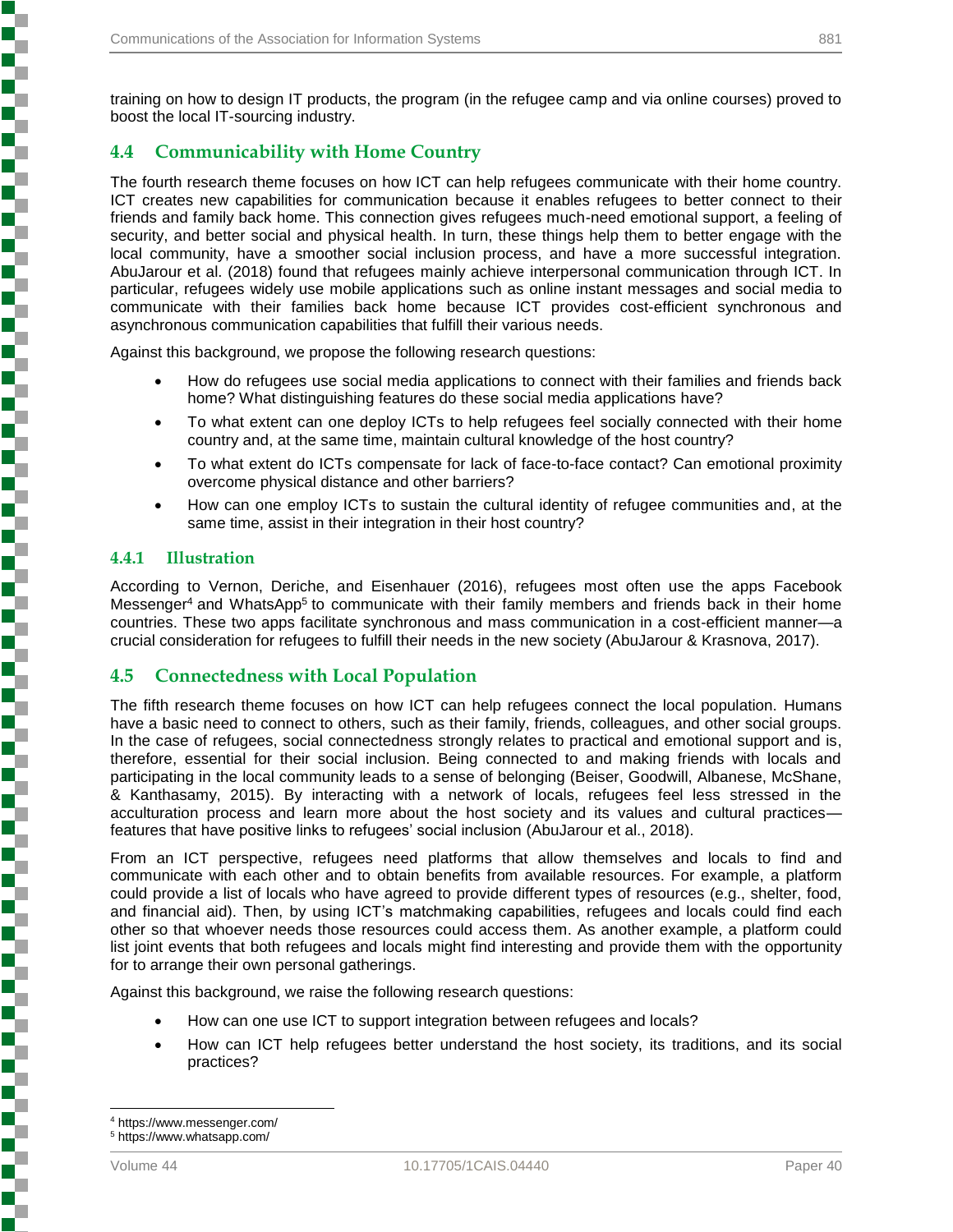• What impact can ICT have on refugees' long-term integration via interactive platforms that bridge refugee communities with the local population?

#### **4.5.1 Illustration**

The charitable organization Start with a Friend<sup>6</sup> helps refugees participate in society. It supports refugees by pairing them with locals into so-called "tandem partnerships". It brings refugees together with locals who can help the refugees "one on one" with the new challenges they face in Germany. The organization believes that integration can only work if people get a chance to play an active role in society. They promote personal and uncomplicated encounters that can lead long-term connections as equals.

#### **4.6 Interactivity with the Host Government**

The sixth research theme focuses on how ICT can facilitate interaction and communication between governments and refugees. Refugees usually interact with the host country's government and agencies first when they arrive. They need to register as asylum seekers and follow the formal asylum process. The asylum process involves different governmental institutions at the local, provincial, and federal levels, which leads to a high degree of bureaucracy. In Germany, ICT does not sufficiently support this process. As a result, refugees struggle to follow the steps of the asylum process and often need to rely on asylum counselors. Sometimes, services lack even basic accessibility, such as with forms that exist only in German and English. Such issues do not pertain only to the asylum process: they emerge across virtually all government services that refugees use once they have resettled into the host country and hinder them from, for example, interacting with government agencies, signing up children for school, and applying for housing.

ICT could help host countries provide government services in at least two ways. First, consolidating information and data management across different levels of governments would help to ease the multiple bureaucratic processes refugees must go through. Instead of manually filling out forms with the same information over and over again, the government could have digital files for refugees that all governmental and other authorized agencies could access. Second, the government could provide mobile government services because the large majority of refugees have access to mobile devices. As just two examples, a mobile app could provide forms that refugees could fill out digitally, and a booking tool could facilitate access to language courses. However, approaches that governments initiate often take a substantial amount of time to implement. In contrast, approaches that third parties such as non-government organizations initiative could provide more readily available bridging technologies.

Against this background, we raise the following research questions:

- What aspects of bureaucratic processes do refugees find most challenging and how ICT help facilitate these processes?
- How can governments enable bottom-up initiatives for ICT-enabled solutions for asylum seekers, refugees, and resettled refugees?
- What insights from providing government service in remote regions through mobile devices can one transfer to refugees' situation?
- How can government services leverage emerging technologies, such as distributed ledger technology or machine learning, for refugees?

#### **4.6.1 Illustration**

The app BureauCrazy<sup>7</sup>, which Syrian refugees in Germany designed, helps refugees cope with bureaucracy. The app includes a translation service to translate German official documents into Arabic and English, a multiple-choice decision tree for frequently encountered issues, and a map that shows the location of council offices (Oltermann, 2016).

l

<sup>6</sup> https://www.start-with-a-friend.de

<sup>7</sup> https://www.bureaucrazy.de/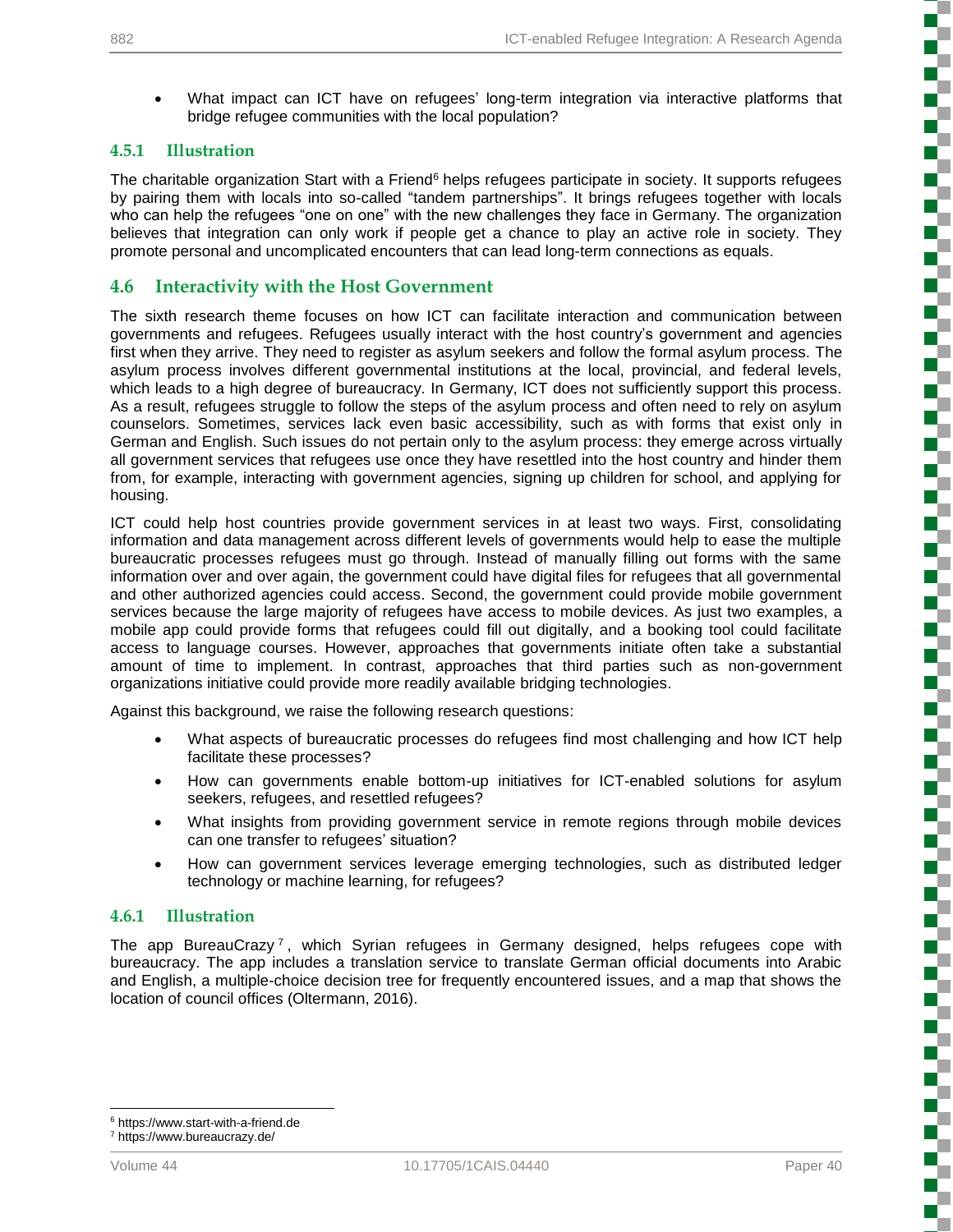#### **4.7 Volunteer Coordination**

The last research theme focuses on how ICT can assist volunteers who want to help refugees integrate into society. In host countries such as Germany, many volunteers support refugees by, for example, organizing language courses, accompanying refugees to doctor appointments, or organizing joint sports activities. In that context, two major challenges arise. First, volunteers usually do not coordinate their initiatives with one another and, thus, might offer overlapping services that compete for participants where collaboration would be more useful. Second, most volunteers cannot sustain their efforts over time and, thus, some initiatives end abruptly. In particular, the peak of the refugee influx in Germany in August, 2015, triggered thousands of volunteers to organize supporting initiatives. However, when the holiday season ended and the media attention decreased, volunteer engagement decreased.

ICT can help to tackle these challenges and maximize the impact of volunteers' valuable efforts in at least two ways. One, social networks can help volunteers coordinate different initiatives. For example, in 2015, a Facebook group emerged that coordinated activities and initiatives at the Munich Central Station where several thousands of refugees arrived in days. Two, ICT can help team members manage the knowledge in initiatives, which can reduce the negative impact that arises when they lose members.

Against this background, we propose the following research questions:

- How can one manage distributed (i.e., not physically co-located) volunteer teams compared to how can manage distributed teams in for-profit contexts?
- How can non-profit, ICT-enabled initiatives be set up and governed to alleviate volunteer fluctuation?
- What factors contribute to the sustainability of volunteer initiatives and what role does ICT play in sustainability?

#### **4.7.1 Illustration**

**Experience in the property of the contract of the contract of the contract of the contract of the contract of** 

The project Integreat<sup>8</sup> provides a mobile application with important information for refugees. To develop and maintain the app, Integreat has brought together a group of volunteers. Since the start of the project in 2015, the volunteers (mostly students) have changed frequently mostly because graduated and started working. The project overcame these challenges by establishing knowledge management and an onboarding process for new team members. The team also applied communication tools, such as Slack, to facilitate collaboration in distributed teams such that team members who moved to other cities could contribute to the project.

### **5 Future Opportunities for Theorizing in the IS Field**

By observing how ICT enables refugee integration or by participating in related projects, IS researchers can find many opportunities to enhance existing theories or develop new theories on ICT design and use in the refugee context. In discussing ICT-enabled refugee integration, we address recent calls to extend IS research to cover grand challenges (such as the ones that the AIS Grand Vision Project for the ICTenabled Bright Society addresses), calls to address societal challenges (Ketter, Padmanabhan, Pant, & Santanam, 2017; Oh, Acquisti, & Sia, 2018; Sahay, Sein, & Urquhart, 2017) and social aspects (Qureshi, Pan, & Zheng, 2018; Davison, 2016), and calls for new theorizing (Lee, 2015; Burton-Jones, Butler, Scott, & Xu, 2018). In this section, we outline several directions as opportunities for theorizing that we consider worthwhile to pursue.

When developing ICT to help refugees integrate into a host society, research and practice lack guidance on designing intercultural systems and using visual aids. Warschauer (2003) points out that computer literacy, information literacy, multimedia literacy, and computer-mediated communication literacy represent different concepts. Alam and Imran (2015) cite in their study that computer literacy, information literacy, and the English language can all form a barrier. For many refugees, the predominance of English on the Internet can cause issues because they cannot completely use that language (Lloyd, Anne Kennan, Thompson, & Qayyum, 2013). If differences in literacy prove pivotal to allowing refugees to use information systems, we suggest intercultural systems design could take a literacy perspective. Further,

l

<sup>8</sup> https://integreat-app.de/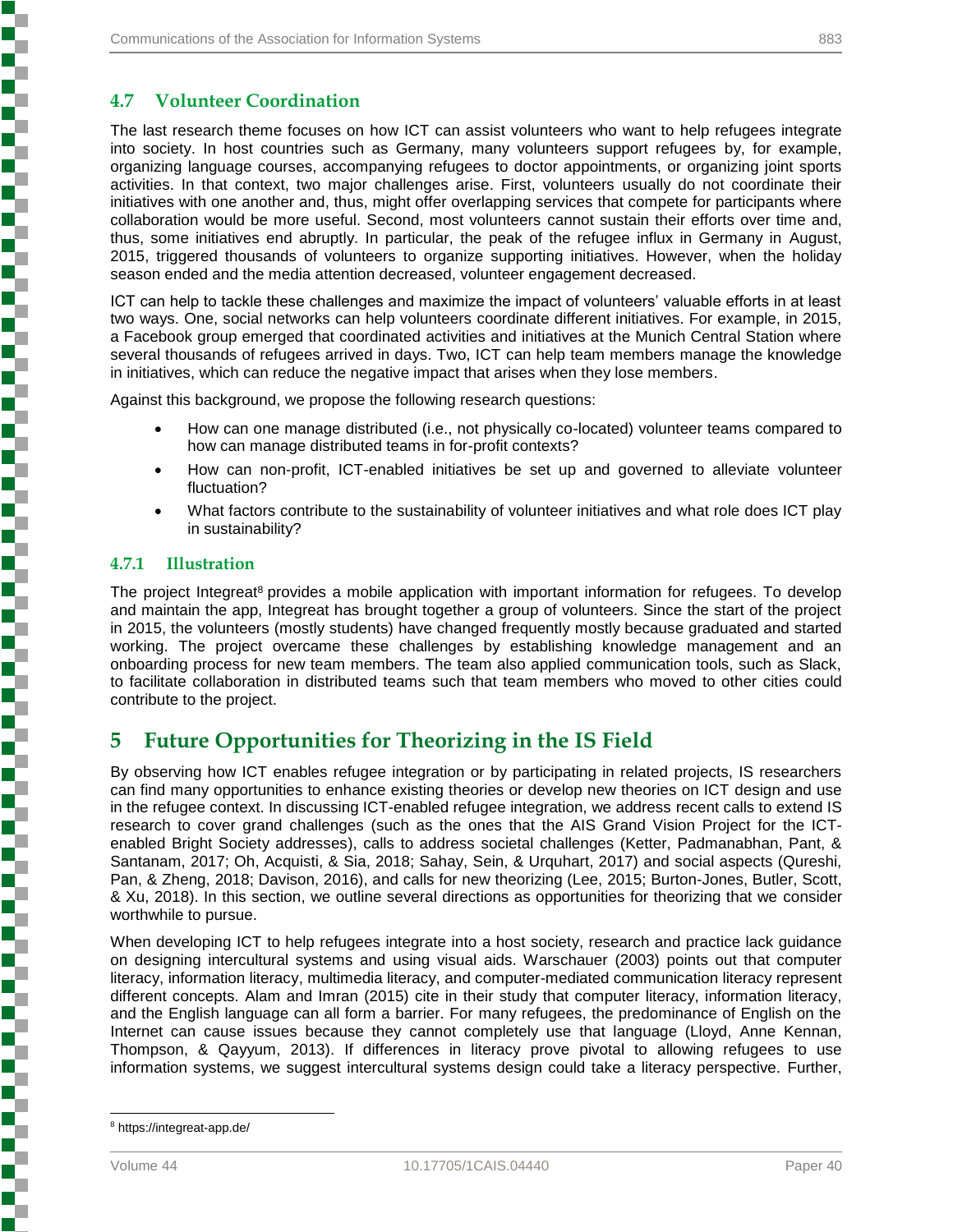better understanding how visuals might cross literacy borders could serve as a central tool for intercultural understanding: some symbols are universal; thus, designers can use them in interfaces where literacy may pose an issue.

Future research could explore how temporal and spatial proximity affects how refugees use ICT. Bengtsson (2014), in her work on virtual ethnographies, argues that we need to consider distance as having two dimensions: physical and cultural. Similarly, we can understand proximity as physical closeness and emotional closeness. Although ICTs allow temporal proximity in that we can experience things at the same time, temporal rhythms due to different routines (and time zones) also affect the experience (Bengtsson, 2014). How might these dimensions play out for refugees who regularly contact their home country? We can ask a similar question about the interaction among former refugees who shared many years of their lives in refugee camps before they resettled in different countries.

Additionally, governments and not-for-profit organizations need to better use ICT to share data and improve internal communication—particularly to support refugees given the urgency with which they need help and the breadth of help they require. Government systems developers rarely use a user-driven approach to ICT application development, often what researchers might label as a narrow "design science" approach (Fedorowicz & Dias, 2010): they develop applications, test functionality, and hand it off to the requesting agency. They give little consideration to the "socio" element of the sociotechnical implementation process, and great consternation arises when the result proves unsatisfactory (Lyytinen & Newman, 2008; Brooks, Bodeau, & Fedorowicz, 2013). Researchers should not fall into this same trap in designing ICT for refugees. Design science researchers should follow a human-centric approach to ensure they identify a real need before beginning to design a system. When the ICT solution addresses this need and provides value, researchers can build on it to redesign the social process around the ICT to fit with the problem and its proper use.

Given the large number of people forced to leave their countries in the recent refugee crisis, researchers and practitioners currently focus on urgent issues such as coordinating volunteers, helping refugees understand their new country, and helping them undertake the first steps of integration. Future research should also address the long-term consequences, such as how ICT resources help refugees build capability and, thus, obtain agency in their quest for social inclusion, and examine how temporal agentic orientations shape patterns of ICT-mediated information practices among resettled refugees (Díaz Andrade & Doolin, 2016, 2019). Design science research could develop solutions for different aspects of life that refugees experience during their resettlement or focus on a specific aspect, such as learning their host country's language, finding opportunities for education, engaging in economic activities, accessing public services, and providing options for cultural expression.

Researchers should incorporate future research on ICT-enabled refugee integration into the body of knowledge that the IS field has already acquired. For example, IT adoption, intercultural interface design, and information management represent well-developed research topics in the IS field. Researchers need to work on contextualizing the issues that affect refugees in terms of specific characteristics and using our knowledge of the interplay between technology and people in order to contribute to solutions to pressing societal problems.

From a methodological perspective, both inductive and deductive approaches can shed light on how the process whereby refugees try to regain control over their disrupted lives implicates ICT. ICT use by refugees is a relatively new phenomenon; it has emerged due to the confluence of the current refugee crisis and the ubiquity of digital technology. Because refugees find themselves in unfamiliar environments and have often suffered from traumatic experiences in their home countries or during their escape, research needs to consider the contextual conditions of ICT use in different stages of their journeys (e.g., en route during their escape or after arriving in their host countries). Studies grounded in empirical data help to explain why and how refugees use ICT. In this vein, grounded theory enables researchers to rely on diverse data from the field such as interviews, observations, ethnographies, pictures, and videos (Urquhart, 2013). Although grounded theory studies ultimately focus on creating theory, intermediate results such as rich descriptions of phenomena or models that provide abstractions of the phenomena can also prove useful as first steps that lead to a theory (Urquhart & Fernandez, 2013; Wiesche, Jurisch, Yetton, & Krcmar, 2017). For instance, Díaz Andrade and Doolin (2016) inductively identified patterns of ICT use among resettled refugees in New Zealand and their meaning in terms of social inclusion based on data they collected through semi-structured interviews. In a subsequent study, Díaz Andrade and Doolin (2019) combined an inductive logic with a deductive approach to map emergent patterns in how resettled refugees used ICT against information practices (cf. Caidi et al., 2010; Savolainen, 2008) to uncover how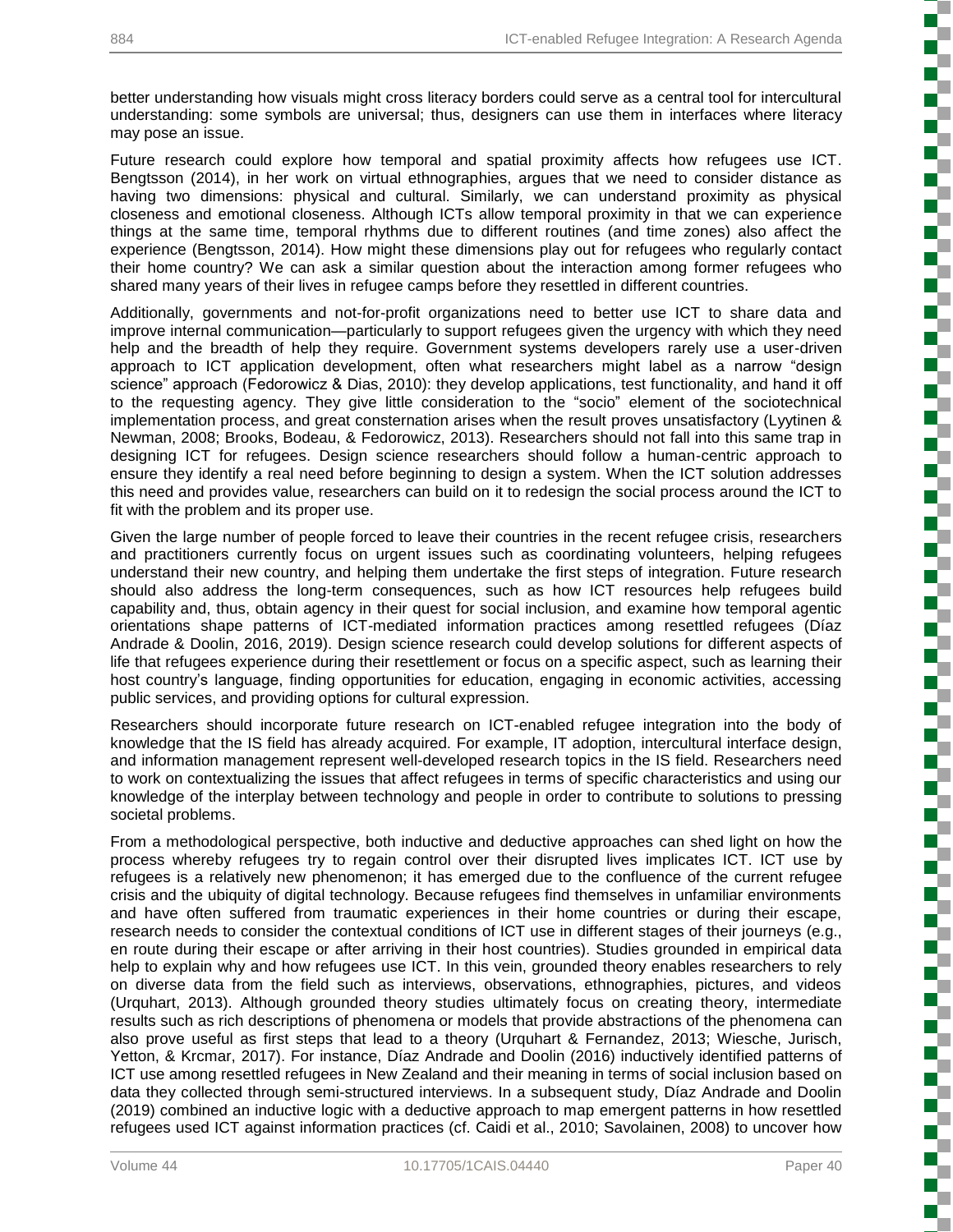refugees' agentic orientations towards the past, present, and future shape these ICT-mediated information practice patterns (cf. Emirbayer & Mische, 1998). Similarly, action research suits research that not only examines refugees' ICT use but also contributes to projects to help refugees. Action research refers to "a post-positivist social scientific research method, ideally suited to the study of technology in its human context" (Baskerville & Wood-Harper, 1996). In action research, researchers directly participate in the case or phenomenon under study. By manipulating certain elements, they can directly observe the effects of those manipulations. If necessary, action research can help researchers gain insights into a phenomenon and to directly apply the knowledge in practice to advance a project (Mathiassen, 2002). For example, Schreieck et al. (2017b) conducted an action research study to analyze how one can incentivize information providers to participate in an information platform for refugees. They gained insights by studying and improving the governance strategies that the project *Integreat* used; thus, the action research study also contributed to the project itself by improving its governance strategies.

No matter what methodology researchers choose, they need to incorporate the context when developing theories. In particular, researchers have shown the value of context for theory development in IS research, such as in increasing richness and relevance to practice (e.g., Hong, Chan, Thong, Chasalow, & Dhillon, 2014; Johns, 2006), especially in the developing-country context. Studying how ICT can support refugee integration clearly constitutes a context-specific phenomenon. Indeed, to be a refugee means that one has settled in a foreign country and, in many cases, away from one's family members and friends and with trauma from previous experiences. Also, host countries differ from one another in that some societies more openly integrate refugees than others. The user population's mobility represents another key confounding factor in many of the themes we identify, and researchers may crucially need to incorporate such contextual factors when developing theory.

Lastly, while encouraging bottom-up research on ICT-enabled refugee integration, we also highlight challenges that we have experienced. Conducting bottom-up research requires insights into refugees' daily life, but obtaining that access is challenging and time consuming. Organizational difficulties arise when, for example, authorities impede access to initial reception facilities or relocate study participants on short notice. Language barriers also make it difficult to gather qualitative data, such as from interviews. Working with interpreters can help assuage such barriers, but still one might lose emotional nuances or a cultural context in the interviews and conversations.

### **6 Conclusion**

**Experience of the property of the construction of the construction of the construction of the construction of the construction of the construction of the construction of the construction of the construction of the constru** 

Against the backdrop of the recent global refugee crisis, we discuss how ICT can support refugees in different regions across the world. We specifically focus on the role that ICT plays in supporting refugees' desperate journey to safety, temporary stay in settlement camps, and post-settlement inclusion in host countries. We identify seven core research themes: 1) accessibility to information, 2) availability of education and linguistic resources, 3) admissibility to labor markets and entrepreneurship opportunities, 4) communicability with home country, 5) connectedness with local population, 6) interactivity with the host government, and 7) volunteer coordination. Across all themes, we highlight the need to contextualize IS research designs. Research that examines ICT solutions for refugees could shed light on designing intercultural systems since visuals that refugees from different backgrounds can understand could serve as a central tool for intercultural understanding. Researchers should also incorporate future research on ICT-enabled refugee integration into the body of knowledge that several other IS subject areas have already acquired, such as IT adoption, designing intercultural interfaces, and information management. Finally, we call for more empirically grounded studies to enhance our understanding about how refugees leverage ICT.

## **Acknowledgments**

We thank Helena Wenninger and Maximilian Schreieck for their contribution in organizing the panels and the valuable discussions. We also thank the organizers of ICIS 2016 and ECIS 2017 and the audience who afforded a vibrant discussion.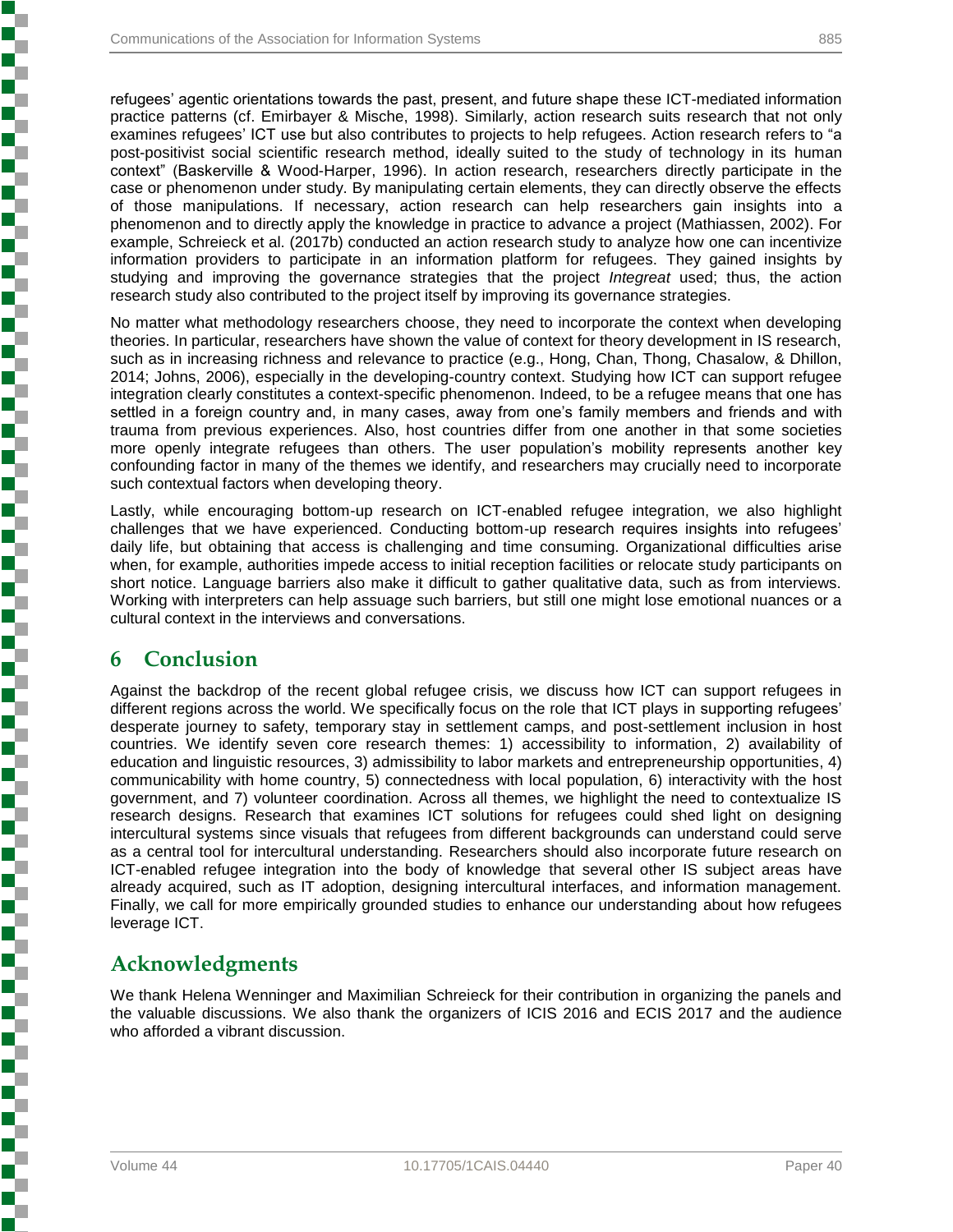## **References**

- AbuJarour, S., & Krasnova, H. (2018). E-Learning as a means of social inclusion: The case of Syrian refugees in Germany. In *Proceedings of the Americas Conference on Information Systems.*
- AbuJarour, S., Krasnova, H., & Hoffmeier, F. (2018). ICT as an enabler: Understanding the role of online communication in the social inclusion of Syrian refugees in Germany. In *Proceedings of the European Conference on Information Systems.*
- AbuJarour, S., & Krasnova, H. (2017). Understanding the role of ICTs in promoting social inclusion: The case of Syrian refugees in Germany. In Proceedings of the European Conference on Information Systems.
- AbuJarour, S., Krasnova, H., Díaz Andrade, A., Olbrich, S., Tan, C.-W., Urquhart, C., & Wiesche, M. (2017). Empowering refugees with technology: Best practices and research agenda. In *Proceedings of the European Conference on Information Systems.*
- AbuJarour, S., Krasnova, H., Wenninger, H., Olbrich, S., Fedorowicz, J., Tan, C.-W., Urquhart, C., & Venkatesh, V. (2016). Leveraging technology for refugee integration: How can we help? In *Proceedings of the International Conference on Information Systems.*
- Ager, A., & Strang, A. (2008). Understanding integration: A conceptual framework. *Journal of Refugee Studies*, *21*(2), 166-191.
- Ahmed, A. (2007). Open access towards bridging the digital divide—policies and strategies for developing countries. *Information Technology for Development*, *13*(4), 337-361.
- Alam, K., & Imran, S. (2015). The digital divide and social inclusion among refugee migrants. Information Technology and People, *28*(2), 344-365.
- Baskerville, R. L., & Wood-Harper, A. T. (1996). A critical perspective on action research as a method for information systems research. *Journal of Information Technology*, *11*, 235-246.
- Beiser, M., Goodwill, A. M., Albanese, P., McShane, K., & Kanthasamy, P. (2015). Predictors of the integration of Sri Lankan Tamil refugees in Canada: Pre-migration adversity, mental health, personal attributes, and post-migration experience. *International Journal of Migration, Health and Social Care*, *11*(1), 29-44.
- Bengtsson, S. (2014). Faraway, so close! Proximity and distance in ethnography online. *Media, Culture & Society*, *36*(6), 862-877.
- Betts, A., Bloom, L., & Weaver, N. (2015). *Refugee innovation: Humanitarian innovation that starts with communities.* University of Oxford. Retrieved from https://www.rsc.ox.ac.uk/files/files-1/refugeeinnovation-web-5-3mb.pdf
- Brooks, J., Bodeau, D., & Fedorowicz, J. (2013). Network management in emergency response: Articulation practices of state-level managers—interweaving up, down and sideways*. Administration & Society*, *45*(8), 911-948.
- Burton-Jones, A., Butler, B., Scott, S., & Xu, S. X. (2018) *Next-generation information systems theories* [call for papers]. *MIS Quarterly*. Retrieved from https://misq.org/skin/frontend/default/misq/pdf/CurrentCalls/NextGenerationIS\_Full.pdf
- Caidi, N., Allard, D., & Quirke, L. (2010). Information practices of immigrants. *Annual Review of Information Science and Technology*, *44*(1), 491-531.
- Cain, C. C., & Trauth, E. (2015). Theorizing the underrepresentation of black males in information technology (IT). In *Proceedings of the Twenty-first Americas Conference on Information Systems*.
- Copley, C. (2016). Refugees bring entrepreneurial spirit to risk-shy Germany. *Reuters.* https://www.reuters.com/article/us-europe-migrants-germany-entrepreneurs/refugees-bringentrepreneurial-spirit-to-risk-shy-germany-idUSKCN0VA2D8
- Davison, R. (2016). Making the developing world a better place with high impact IS research [call for papers]. *Information Systems Journal*.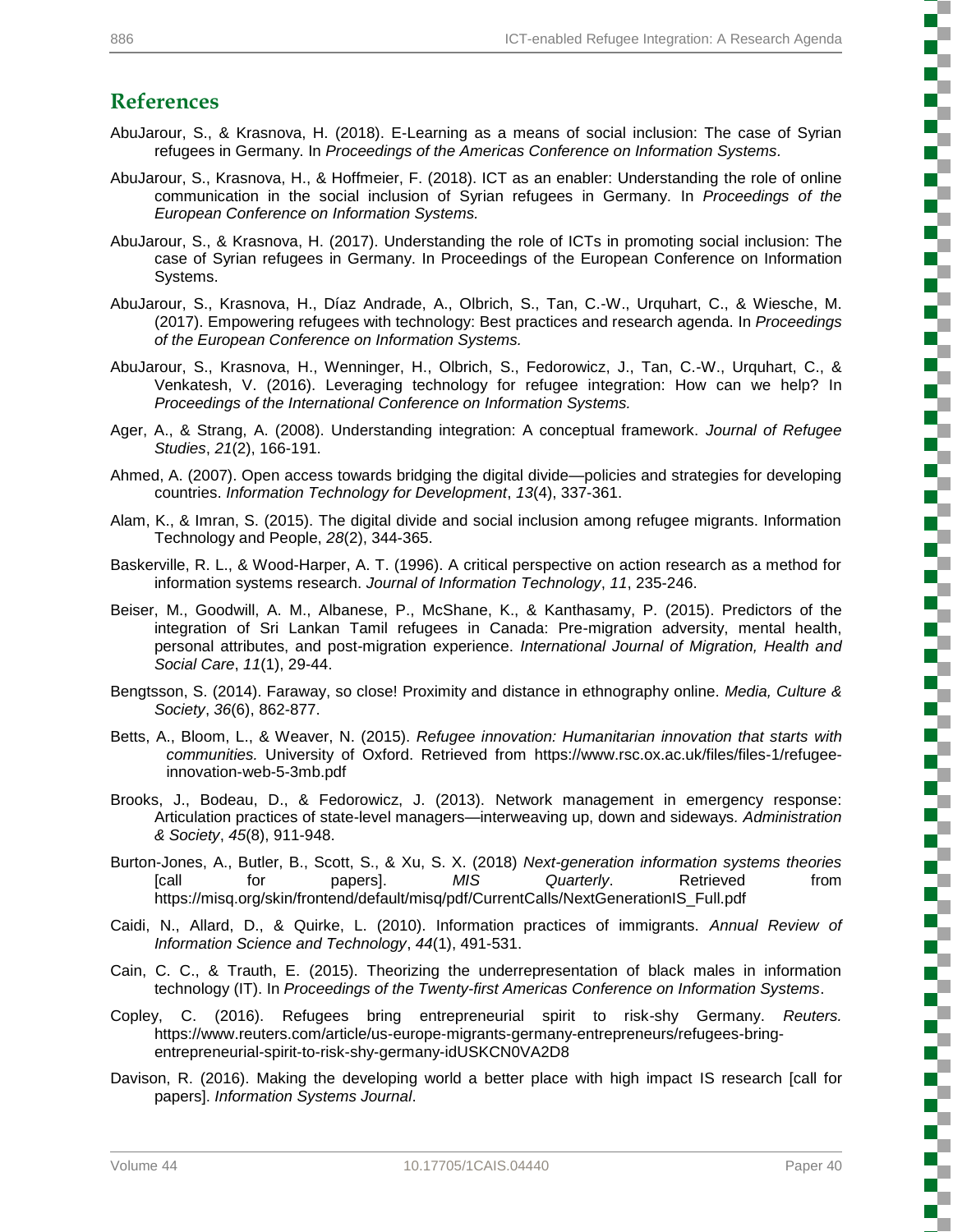- De Vreede, G. J., Mgaya, R. J., & Qureshi, S. (2003). Field experiences with collaboration technology: A comparative study in Tanzania and South Africa. *Information Technology for Development*, *10*(3), 201-219.
- Díaz Andrade, A., & Doolin, B. (2019). Temporal enactment of resettled refugees' ICT‐mediated information practices. *Information Systems Journal*, *29*(1), 145-174.
- Díaz Andrade, A., & Doolin, B. (2016). Information and communication technology and the social inclusion of refugees. *MIS Quarterly*, *40*(2), 405-416.

Emirbayer, M., & Mische, A. (1998). What is agency? *American Journal of Sociology*, *103*(4), 962-1023.

- Fedorowicz, J., & Dias, M. (2010). A decade of design in digital government research. *Government Information Quarterly*, *27*(1), 1-8.
- Fedorowicz, J., Gogan, J. L., & Culnan, M. J. (2010). Barriers to interorganizational information sharing in e-government: A stakeholder analysis. *Information Society*, *26*(5), 315-329.
- Fedorowicz, J., Gogan, J. L., & Williams, C. B. (2006). *The e-Government collaboration challenge: Lessons from five case studies*. Washington, DC: IBM Center for the Business of Government.
- Freier, L. F., & Parent, N. (2018). A South American migration crisis: Venezuelan outflows test neighbors' hospitality. *Migration Information Source*. Retrieved from https://www.migrationpolicy.org/article/south-american-migration-crisis-venezuelan-outflows-testneighbors-hospitality
- Ganju, K. K., Pavlou, P. A., & Banker, R. D. (2016). Does information and communication technology lead to the well-being of nations? A country-level empirical investigation. *MIS Quarterly*, *40*(2), 417-430.
- Gifford, S. M., & Wilding, R. (2013). Digital escapes? ICTs, settlement and belonging among Karen youth in Melbourne, Australia. *Journal of Refugee Studies*, *26*(4), 558-575.
- Holzer, E. (2013). What happens to law in a refugee camp? *Law & Society Review*, *47*(4), 837-872.
- Hong, W., Chan, F. K. Y., Thong, J. Y. L., Chasalow, L. C., & Dhillon, G. (2014). A framework and guidelines for context-specific theorizing in information systems research. *Information Systems Research*, *25*(1), 111-136.
- Jha, S. K., Pinsonneault, A., & Dube, L. (2016). The evolution of an ICT platform-enabled ecosystem for poverty alleviation: The case of eKutir. *MIS Quarterly*, *40*(2), 431-445.
- Johns, G. (2006). The essential impact of context on organizational behavior. *Academy of Management Review*, *31*(2), 386-408.
- Ketter, W., Padmanabhan, B., Pant, G., & Santanam, R. (2017). Addressing societal challenges through analytics. *Journal of the Association for Information Systems.* Retrieved from https://aisel.aisnet.org/jais/jais\_cfp\_2017.pdf
- Kilibarda, P. (2017). Obligations of transit countries under refugee law: A Western Balkans case study. *International Review of the Red Cross*, *99*(1), 211-239.

Krcmar, H. (2015). *Einführung in das Informationsmanagement*. Berlin, Heidelberg: Springer.

- Lee, J. K. (2015). Research framework for AIS grand vision of the bright ICT initiative. *MIS Quarterly*, *39*(2), iii–xii.
- Leong, C., Pan, S. L., Newell, S., & Cui, L. (2016). The emergence of self-organizing e-commerce ecosystems in remote villages of China: A tale of digital empowerment for rural development*. MIS Quarterly*, *40*(2), 475-484.
- Lim, E. T. K., Tan, C.-W., & Pan, S.-L. (2007). E-Government implementation: Balancing collaboration and control in stakeholder management. *International Journal of Electronic Government Research*, *3*(2), 1-28.
- Ludwig, B. (2016). Wiping the refugee dust from my feet: Advantages and burdens of refugee status and the refugee label. *International Migration*, *54*(1), 5-18.

Lyytinen, K., & Newman, M. (2008). Explaining information systems change: A punctuated socio-technical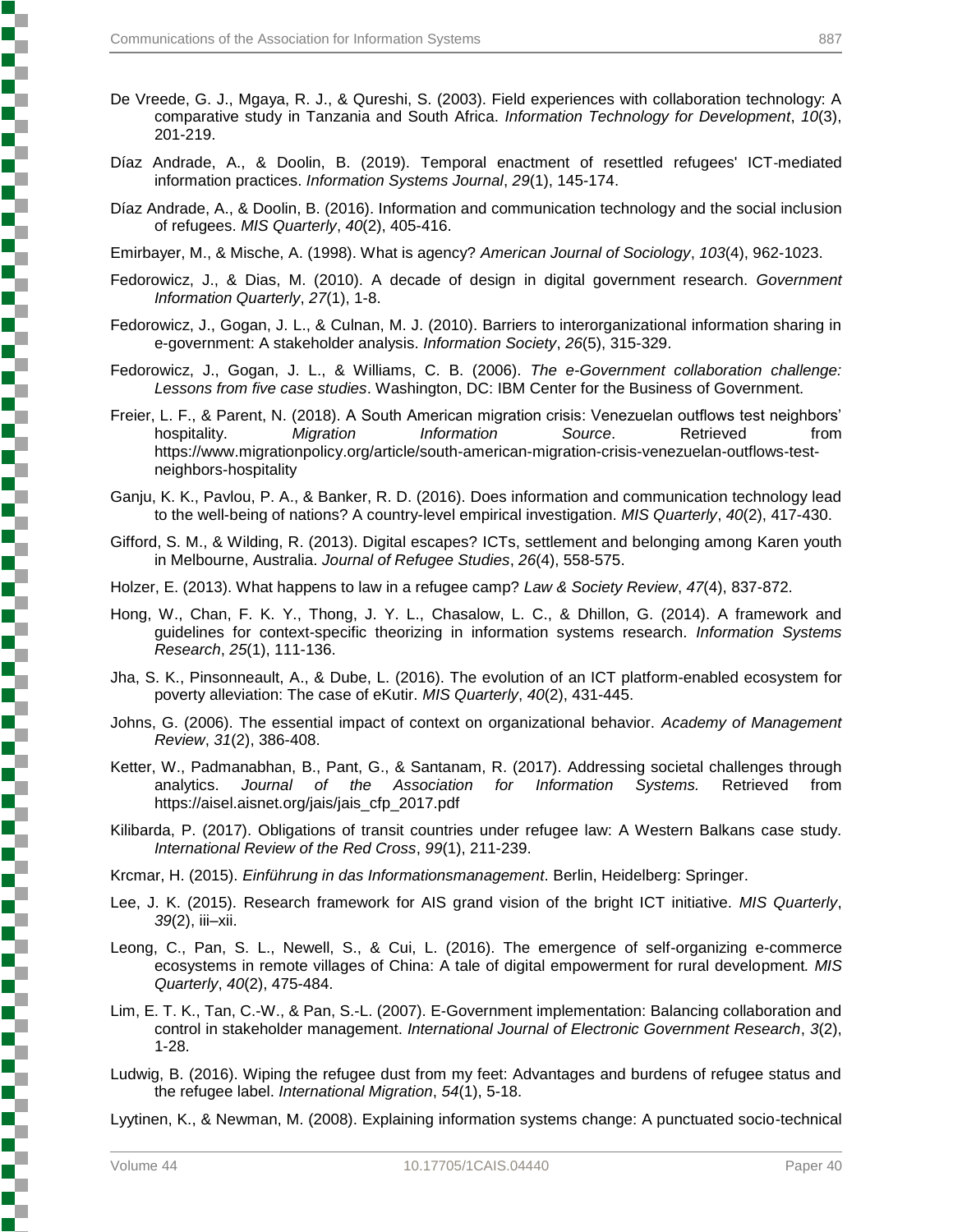change model. *European Journal of Information Systems*, *17*(6), 589-613.

- Lloyd, A., Anne Kennan, M., Thompson, K. M., & Qayyum, A. (2013). Connecting with new information landscapes: Information literacy practices of refugees. *Journal of Documentation*, *69*(1), 121-144.
- Mathiassen, L. (2002). Collaborative practice research. *Scandinavian Journal of Information Systems*, *14*, 57-73.
- McGrath, K. (2016). Identity verification and societal challenges: Explaining the gap between service provision and development outcomes. *MIS Quarterly*, *40*(2), 485-500.
- Niemöller, C., Metzger, D., Berkemeier, L., Zobel, B., Thomas, O., & Thomas, V. (2016). Designing mHealth applications for developing countries. In *Proceedings of the 24th European Conference on Information Systems.*
- Oh, W., Acquisti, A., and Sia, C. L. (2018). ICT challenges and opportunities in building a "bright society". *Journal of the Association for Information Systems*, *19*(2), 58-62.
- Olbrich, S., Trauth, E. M., Niederman, F., & Gregor, S. (2015). Inclusive design in IS: Why diversity matters. *Communications of the Association for Information Systems*, *37*, 767-782.
- Oltermann, P. (2016). Syrian refugees design app for navigating German bureaucracy. *The Guardian*. Retrieved from https://www.theguardian.com/world/2016/aug/05/syrian-refugees-app-navigatinggerman-bureacracy-bureaucrazy
- Oreglia, E., & Srinivasan, J. (2016). ICT, Intermediaries, and the transformation of gendered power structures. *MIS Quarterly*, *40*(2), 501-510.
- Parater, L. (2016). 10 refugees who will change your perception of entrepreneurship. *UNHCR*. Retrieved from http://www.unhcr.org/innovation/10-refugees-who-will-change-your-perception-ofentrepreneurship/
- Qureshi, S., Pan, L. S., & Zheng, Y. (2018). Digital social innovation [call for papers]. *Information Systems Journal*.
- Qureshi, S. (2017). Improving outcomes from information and communication technology for development (ICT4D) studies. *Information Technology for Development*, *23*(4), 645-647.
- Qureshi, S. (2015). Are we making a better world with information and communication technology for development (ICT4D) research? Findings from the field and theory building. *Information Technology for Development*, *21*(4), 511-522.
- Sahay, S., Sein, M. K., & Urquhart, C. (2017). Flipping the context: ICT4D, the next grand challenge for IS research and practice. *Journal of the Association of Information Systems*, *18*(12), 837-847.
- Savolainen, R. (2008). Everyday information practices. A social phenomenological perspective. Lanham, MD: Scarecrow Press.
- Schreieck, M., Wiesche, M., & Krcmar, H. (2017a). Governing nonprofit platform ecosystems—an information platform for refugees. *Information Technology for Development*, *23*(3), 618-643.
- Schreieck, M., Zitzelsberger, J., Siepe, S., Wiesche, M., & Krcmar, H. (2017b). Supporting refugees in everyday life—intercultural design evaluation of an application for local information. In *Proceedings of the Pacific Asia Conference on Information Systems.*
- Strauss, A., & Corbin, J. (1990). *Basics of qualitative research: Grounded theory procedures and techniques.* Thousand Oaks, CA: Sage.
- Trauth, E. M., Cain, C. C., Joshi, K. D., Kvasny, L., & Booth, K. M. (2016). The influence of gender-ethnic intersectionality on gender stereotypes about IT skills and knowledge. *SIGMIS Database*, *47*(3), 9- 39.
- UNCHR. (2017a). *Global trends: Forced displacement in 2016.* Geneva, Switzerland: United Nations High Commissioner for Refugees. Retrieved from http://www.unhcr.org/5943e8a34.pdf
- UNCHR. (2017b). *Mid-year trends 2016*. Geneva, Switzerland: United Nations High Commissioner for Refugees. Retrieved from http://www.unhcr.org/statistics/unhcrstats/58aa8f247/mid-year-trendsjune-2016.html.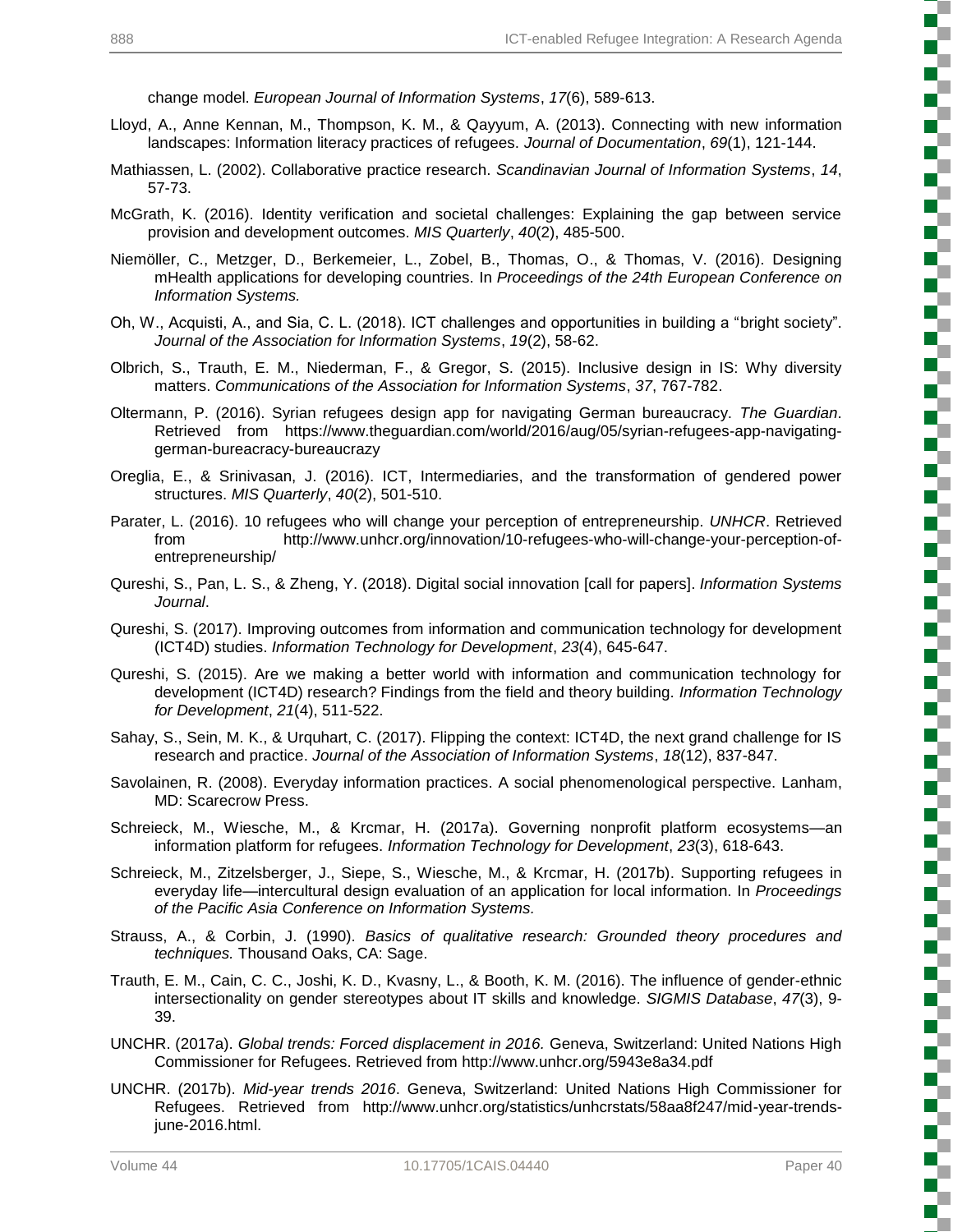- Urquhart, C. (2013). *Grounded theory for qualitative research—a practical guide.* Thousand Oaks, CA: Sage.
- Urquhart, C., & Fernandez, W. (2013). Using grounded theory method in information systems: The researcher as blank slate and other myths. *Journal of Information Technology*, *28*(3), 224-236.
- Venkatesh, V., Shaw, J. D., Sykes, T. A., Wamba, S. F., & Macharia, M. (2017). Networks, technology, and entrepreneurship: A field quasi-experiment among women in rural India. *Academy of Management Journal*, *60*(5), 1709-1740.
- Venkatesh, V., Rai, A., Sykes, T. A., & Aljafari, R. (2016). Combating infant mortality in rural India: Evidence from a field study of eHealth kiosk implementations. *MIS Quarterly*, *40*(2), 353-380.
- Venkatesh, V., & Sykes, T. A. (2012). Digital divide initiative success in developing countries: A Longitudinal field study in a village in India. *Information Systems Research*, *24*(2), 239-260.
- Vernon, A., Deriche, K., & Eisenhauer, S. (2016). *Connecting refugees—how Internet and mobile connectivity can improve refugee well-being and transform humanitarian action.* Geneva, Switzerland: UNHCR.
- Warschauer, M. (2003). *Technology and social inclusion: Rethinking the digital divide.* Cambridge, MA: MIT Press.
- Wiesche, M., Jurisch, M. C., Yetton, P., & Krcmar, H. (2017). Grounded theory methodology in information systems research. *MIS Quarterly*, *41*(3), 685-701.

**Production of the production of the production of the production of the company's company's company's company's company's company's company's company's company's company's company's company's company's company's company's**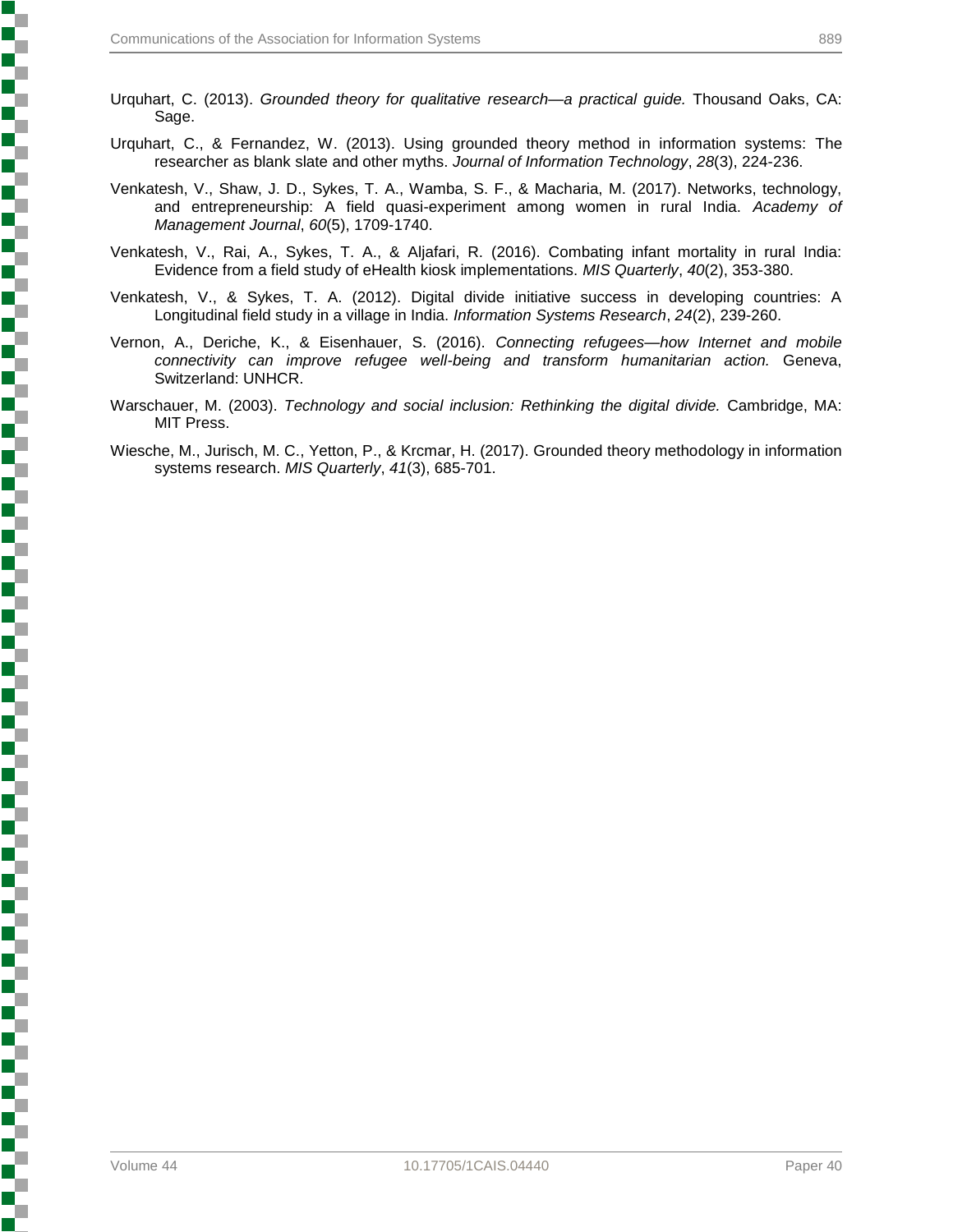# **About the Authors**

**Safa'a AbuJarour** is a doctoral candidate at the department of Business Information Systems at the University of Potsdam and since 2017 a member of the "Digital Integration" research group at the Weizenbaum Institute for the Networked Society in Berlin, Germany. She studies the use of ICTs by refugees in Germany. She focuses on how new technologies may contribute to better interconnectedness of refugees and locals in a host society, as well as enhance social inclusion of the incoming groups. Since 2015, Safa'a has been actively engaged as a volunteer in handling the refugee crisis in Berlin. She is also a founder of the nonprofit organization "Place4Refugees" that matches local population with refugees in their search for accommodation and in helping the newcomers as well as the local population in the integration process. Given her research and volunteer background, she has a deep understanding of the needs of refugees with regard to technology and integration. She firmly believes that ICTs can play a crucial role in the integration process and that integration is a two-way path that both newcomers and locals should traverse.

**Antonio Díaz Andrade** is an Associate Professor of Business Information Systems and Head of the Business Information Systems Department at Auckland University of Technology, New Zealand. Antonio is actively involved with the information and communication technology for development (ICT4D) research community as an author, presenter, lecturer, and reviewer. He has strong research interest in the interplay between the social and the technical, especially in the area of ICT4D, as well as in research methods. His research article "Information and Communication Technology and the Social Inclusion of Refugees" was significant for the discussion of our panel by providing insights on what refugees are actually able to do and achieve with ICTs.

**Jane Fedorowicz** is the Chester B. Slade Professor of Accounting and Information Systems at Bentley University, USA. She is a past president of the Association for Information Systems. She conducts research in the e-government space and examines how police uses social media to reach different publics. This research is able to inform communications between refugees and government agencies, as well as demonstrate how public safety relationships can be created and supported through mobile communication. Her prior e-government work on public safety networks revealed similar interorganizational challenges to those faced by agencies servicing refugee needs. Her e-government work has been published in *Government Information Quarterly*, *MISQe*, *JAIS*, *JIT*, and many other publications.

**Hanna Krasnova** is a Professor of Business Information Systems, especially Social Media and Data Science, at the University of Potsdam and a principal investigator at the Weizenbaum Institute for the Networked Society in Berlin, Germany. She has authored over 60 research papers published in *ISR*, *JIT*, *JSIS*, and other peer-reviewed outlets. In her research, she addresses the issues of social, individual, and enterprise value of emerging Social Media applications. Her research is dedicated towards finding ways of mitigating harmful consequences and promoting beneficial uses of technology platforms by vulnerable population groups (e.g., adolescents, refugees).

**Sebastian Olbrich** is Professor of Information Systems and Digital Business at the European Business School (EBS) in Östrich-Winkel, Germany. His main interest is knowledge transfer between IS theory and practice. He is currently involved in a project of the German and Turkish federal administrations concerning the registration and education of refugees. This project focuses on integration into the Turkish and German job markets and therefore emphasizes the role of education and (re-)qualification. At the panel discussions, he shared insights of his project experience and visits to the education center in Gaziantep, Turkey. In order to deliver sound research results, he is convinced that political debate and the academic discussion should be kept separate; "while we may take a political stance in choosing our research topic, we must focus on rigorously investigating ICT-related aspects to generate an impact".

**Chee-Wee Tan** is a Professor in the Department of IT Management at Copenhagen Business School, Denmark. He currently serves as an Associate Editor for *MISQ*. His papers have appeared in *MISQ*, *ISR*, *JASIST*, *EJIS*, and *DSS*, among other journals. His research focuses on design and innovation issues related to the delivery of digital services to streamline government-citizen interactions, which is of particular interest considering the issues refugees face. He has been doing research work on discovering how citizen-centric e-government services can be designed to benefit public stakeholders.